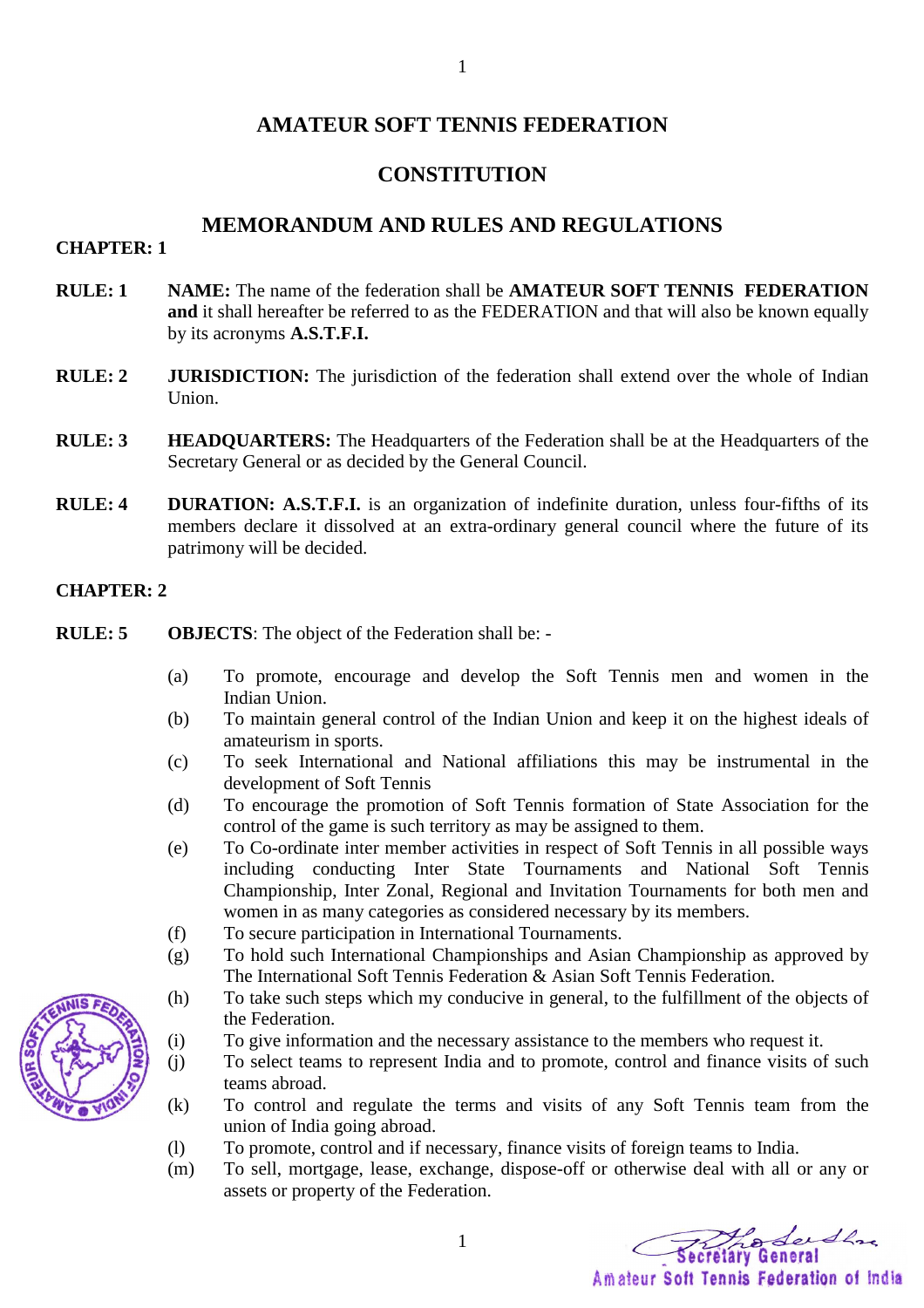- (n) To donate such sum or sums towards such charity as the Federation; may deem fir for the benefit of a Soft Tennis player who has left playing Soft Tennis or his wife or children or any other person who has served Soft Tennis or his widow or his children as the Federation; may consider fit and to organize charity matches in aid of such funds.
- (o) To start and maintain a library of books, periodicals on sports in general and Soft Tennis in particular and to start journal or journals and to donate tops such library.
- (p) To encourage the development of the physical and moral qualities, which are the base of our sport, creation through regional and national competitions, and world competitions, respect and international goodwill helping in this way to improve and build a world or peace.
- (q) To carry out studies and researches and to promote seminars and conferences of a technical and scientific character for the development and improvement of Soft Tenns Nationwide.
- (r) To establish the rules and regulations that shall govern all the competitions of Soft Tennis in India authorized by **A.S.T.F.I.**
- (s) To approve and register the National records so Soft Tennis.
- (t) To mediate in any dispute which; may occur between its members.
- (u) To be the only Soft Tennis Federation recognized by the Indian Olympic Committee and the only affiliated unit of our country with International Soft Tennis Federation & Asian Soft Tennis Federation
- (v) To generally do all other activates as may seem to the Federation to be incidental or conducive to the attainment of the said objects earlier or any one of them.

### **CHAPTER: 3**

- **RULE: 6 PERTAINING TO MEMBERSHIP:** The membership of the Federation shall be confined to the Indian Union and shall be open to: -
	- (a) The Soft Tennis Association; of the States and the Union Territories within the Indian Union.
	- (b) Each State or union territory will be represented by only one Association, Federation; or Organization affiliated to **A.S.T.F.I.**
	- (c) No application for affiliation; of a Federation, Association or Organization will be carried through if in such State or Union Territory exists a Federation, Association or Organization affiliated to **A.S.T.F.I**
	- (d) The application for affiliation to **A.S.T.F.I.** must be submitted to the Executive Committee through President accompanied by Rs. 2100/- (Rupees Two Thousand and One Hundred Only) affiliation fee and the application must be in triplicate with following particulars: -
		- (i) The Names and Address of the Officer Bearers.
		- (ii) Certified Copy; of its status and regulations.

The President, **A.S.T.F.I.** will study the application and the documents received and if he finds everything legal, he will proceed to inform the rest of the members of the Executive Committee asking them for their voting on the subject.

The Executive Committee shall inform the applicant and the members of the **A.S.T.F.I.** the result of the voting and its recommendation, which will be determined by the approval vote of at least two-third of its members.

Accepted the application as such, it will be submitted to a council of

Delegates who will decide its acceptance or rejection by majority.

2

Necessary documents for certification would then follow.

(e) The members of **A.S.T.F.I.** will have jurisdiction; only in their respective States.

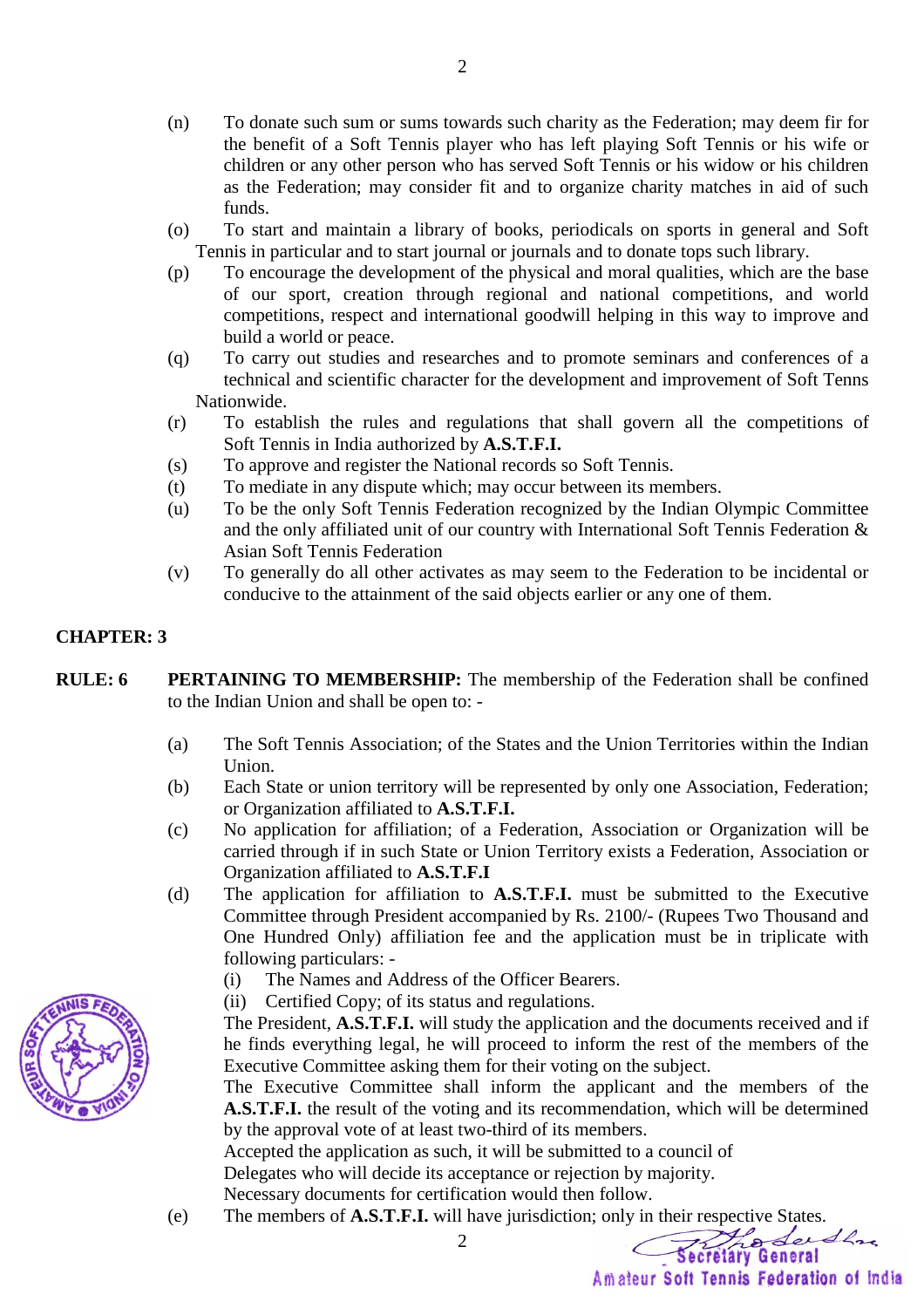- **(f)** The rights of the; members of **A.S.T.F.I. ARE:** 
	- (i) To have the right to speak and vote in the deliberations of the council.
	- (ii) To elect and to be elected to perform executive positions.
	- (iii) To participate in the National Championship, Federation Cup or Regional Tournaments programmes and events organized and sanctioned by **A.S.T.F.I.**
	- (iv) To receive the services and benefits established by **A.S.T.F.I.**
	- (v) To propose reforms or innovations in the organization or the performance of **A.S.T.F.I.** through the General Council.
	- (vi) Any other things designated by this constitution and regulation.
- **(g)** The duties of the; members of **A.S.T.F.I. are:** 
	- (i) To comply with the Constitution, regulations and resolutions.
	- (ii) To attend punctually all the meeting and General Councils.
	- (iii) To pay on time the fees established. The Treasurer of **A.S.T.F.I.** is requited to send and Official Notification of the annual dues payment on; or before March  $31<sup>st</sup>$  and the annual dues are to be paid not late than March  $31<sup>st</sup>$  of the current year.
	- (iv) To accept and perform the positions entrusted to them.
	- (v) To actively participate programmes of **A.S.T.F.I.**
	- (vi) To inform the Secretary General of **A.S.T.F.I.** the number of leagues, clubs and players affiliated or registered to the Federation or Association or Organization affiliated.
	- (vii) Any other thing as established by this constitution and its requirements.
- (h) Membership status of **A.S.T.F.I.** will be lost only for the following reason:
	- (i) By written resignation presented to the Executive Committee.
	- (ii) By temporary expulsion duly justified after a previous hearing and the member must be notified by a registered letter.
	- (iii) For not having paid two consecutive annual dues and after having been notified in writing (with 60 days of grace from the date of written notification).
	- (iv) For not having cleared any other dues to the Federation for two years from the date of the due arose, and after having been notified in writing (with 60 days of grace from the date of the written notification).
	- (v) Items (i), (ii), (iii) and (iv) of this rule shall come in to force temporarily after resident has notified (Temporarily Expulsed).
- (j) Items (i), (ii), (iii), and (iv) of this article shall be known and solved by the immediate ordinary or extraordinary council by majority of votes.
- (k) Any defaulted member losing his membership status shall be eligible for re-admission on the payment of all the arrears of subscription and other dues will penalty, and surcharges if any and also re-admission fee of Rs. 2500/- to the federation and the Federation shall re-admit such defaulted members provided he clears the arrears and pays the re-admission fee within 60 days from the date of the council meeting.
- (l) After 60 days if the member has not applied for re-admission after fulfilling the conditions, then the Executive Committee may find another member for that territory.
- (m) The right of **A.S.T.F.I.** members is of individual character and it is not allowed to give power to another member to vote on their behalf.



Seithre Amateur Soft Tennis Federation of India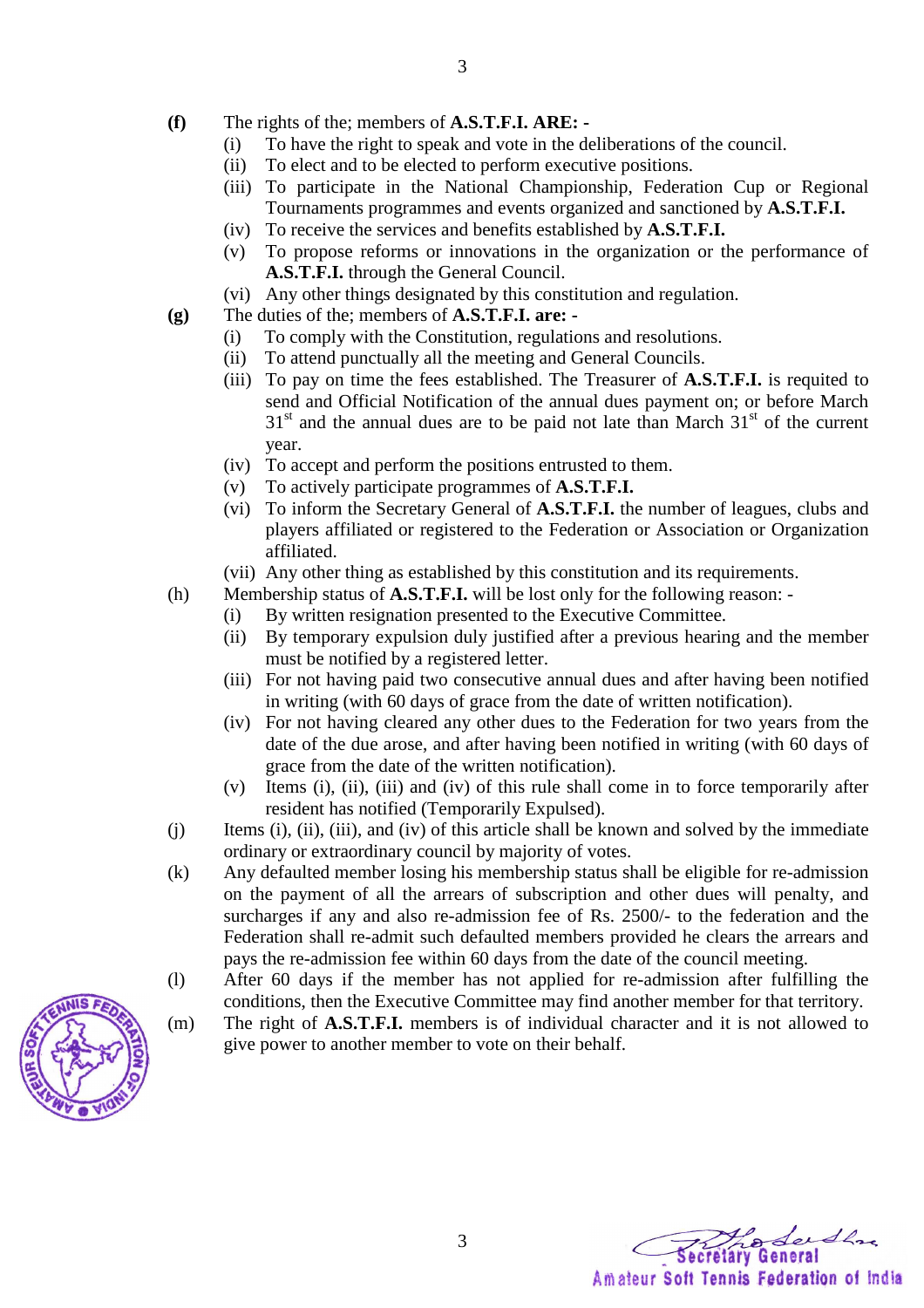# **THE ORGANS OF A.S.T.F.I..**

- 01. THE GENERAL COUNCIL OF DELEGATES.
- 02. THE EXECUTIVE COMMITTEE.
- 03. THE TECHNICAL COMMITTEE.
- 04. THE UMPIRES COMMITTEE.
- 05. THE COACHES COMMITTEE.
- 06. THE YOUTH COMMITTEE.
- 07. THE FUND RAISING COMMITTEE
- 08. THE PROPAGANDA OR PUBLICITY COMMITTEE.
- 09. THE SELECTION COMMITTEE.



Leedla Amateur Soft Tennis Federation of India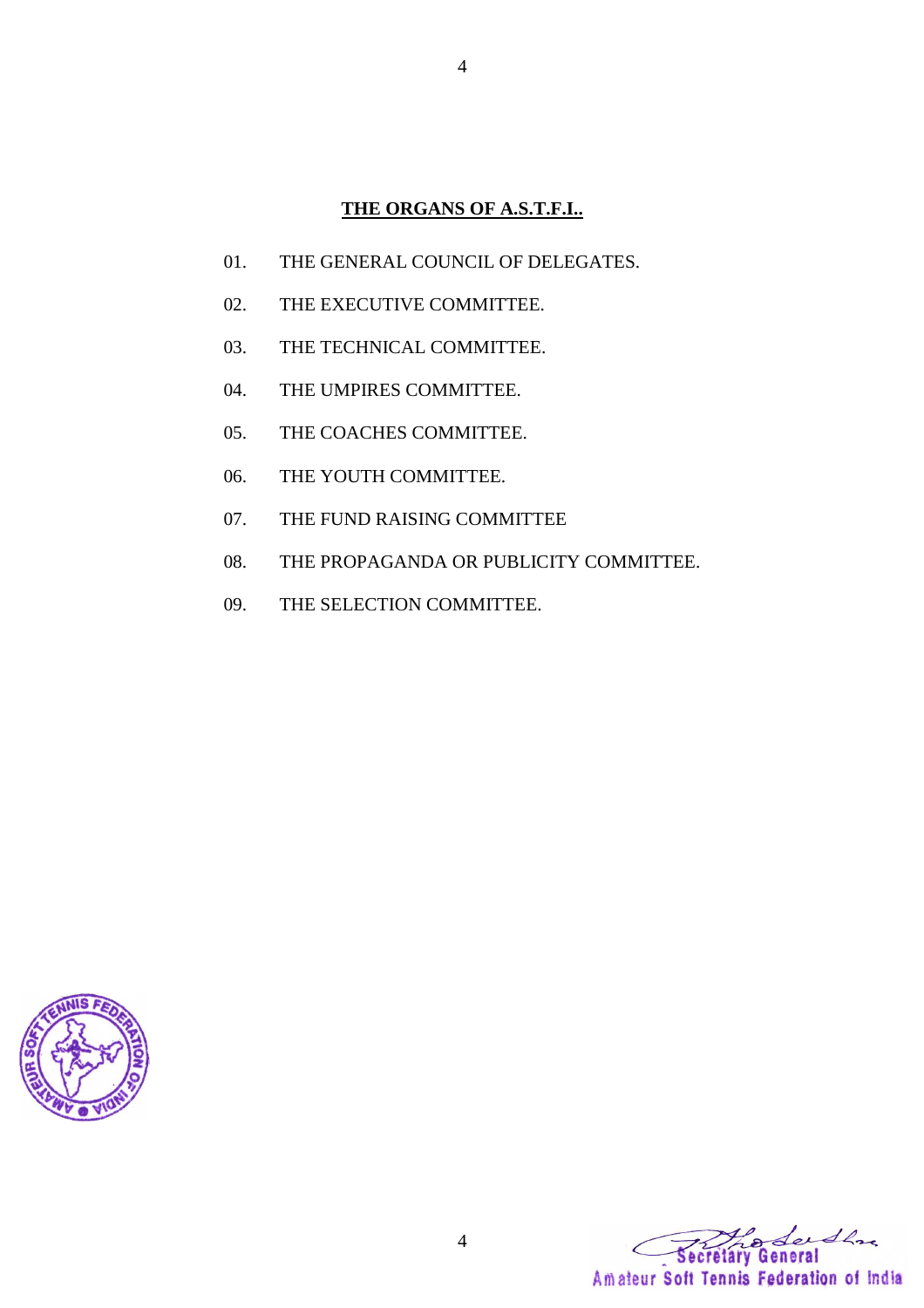#### **CHAPTER: 4**

#### **RULE: 7 PERTAINING TO THE GENERAL COUNCIL: -**

- (a) The Council of delegates is the supreme authority of **A.S.T.F.I.** all resolutions, agreements and dispositions; legally adopted by the council bind compulsorily the organs, members and the Soft Tennis players.
- (b) The council shall meet in ordinary session once a year tow days before the start of every nationals or inter zonal tournaments. It will be an essential condition for granting of the privilege to the host state obligation or providing all necessary f facilitates for the celebration of the council.
- (c) In case that in a given year no tournament is held the President must call on the ordinary council in the way established in thi9s constitution.
- (d) An extra ordinary general council can be held by request, of the President, of the Executive Committee or by request of at least half of the affiliated State with voting power.
- (e) They should have written convocation ablest 21 days before the opening of the General Council, specifying the subjects to be discussed, and those will be the only one, which can be considered validly.
- (f) When an extraordinary council is summoned ti solve any conflict between two or more affiliated members, the meeting should be held in a state other than those involved in the conflict.
- (g) Each member of A.S.T.F.I. can be represented in General Council by two representatives with one vote each.

### **RULE: 8 POWER AND DUTIES OF THE COUNCIL:**

The council shall have the power:

- (a) To grant affiliation to Association of State and Union Territories as provided in the constitution.
- (b) To disaffiliate or to take such other suitable action against members for misconduct; in discipline and for other reason provided, no other such action shall be taken without giving the member a month's notice to show cause why such action should not be taken.
- (c) To hold, control, and administer property (movables and immovable) and funds of the Federation.
- (d) To make and amend the Constitution of the Federation as and when deemed necessary.
- (e) To frame by-laws generally for the management of the affairs of the Federation.
- (f) To adjudicated on and resolve differences among members arising out of jurisdiction, neglect of the game of Soft Tennis and conflicts, which may definitely mar the cause of the game.
- (g) To alter, add of reject any rule of a member, which any be reprehensible or contrary to the Constitution of the Country oFr Federation and are generally harmful to the promotion of the game in the area.
- (h) To delegate to the Executive Committee or to one or more Committees or sub Committees all or any of the powers enumerated in clause c, e, f and g aforesaid.
- (i) To consider and decide matters not covered by the constitution.

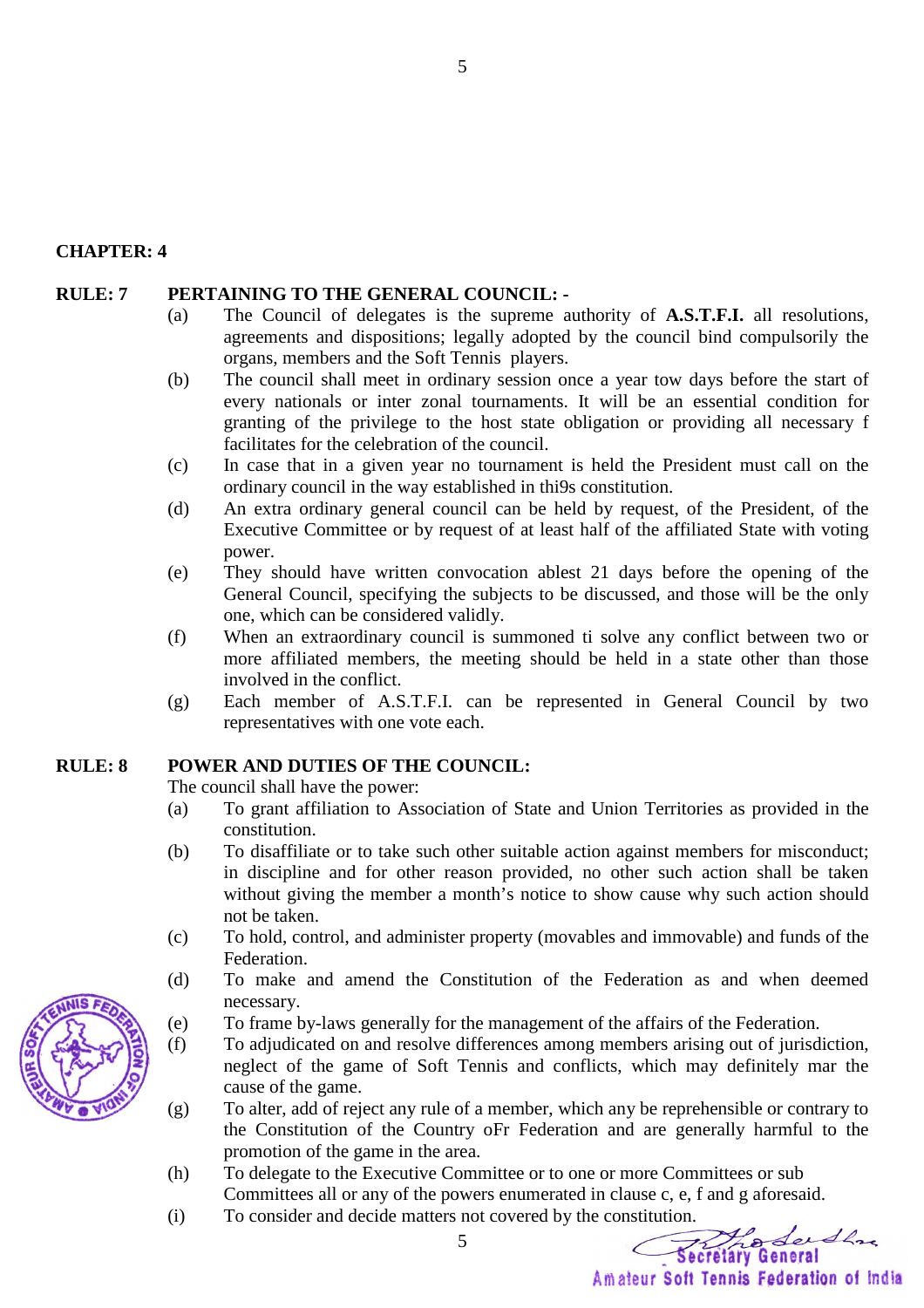- (j) To appoint India's representative or representatives for the **International Soft Tennis Federation, Asian Soft Tennis Federation and Indian Olympic Association and similar bodies and Federation.**
- (k) To take such other steps as may be necessary or expedient to carry into effect the objects of the federation.
- (l) To elect (i) The President (ii) Four Vice Presidents (iii) The Honorary Secretary General, (iv) Honorary Joint Secretaries (v) The Honorary Treasurer and Eight Committee Member to be nominated by the President in consolation with the Honorary Secretary General, giving equal representations to all the zones.
- (m) The office bearers shall be elected at the Annual General Meeting for a term of four years form among the representatives if members present (except as in clause (p) mention below) and eligible to vote, in separate and secret voting following the order as listed in (I) above.
- (n) (**1)** Subject to the provisions of the proposed Sports legislation, the ASTFI, shall in its constitution and bye laws, establish and maintain with respect to its governance and the conduct of its internal affairs the following provisions.
	- (a) Every member of A.S.T.F.I. shall retire on attending the age of seventy years.
	- (b) Athletes shall be included in the decision making process of the A.S.T.F.I. through an Athletes' Advisory Council with full voting rights.
	- (c) Ensure that the membership and voting powers held by such Athletes' Council is not less than 25% of the membership and the voting rights of the Executive Body and also the total numbers representing the A.S.T.F.I.
	- (d) The eligibility of a candidate to contest for election for A.S.T.F.I shall include the following:
		- (i) Shall be a citizen if India;
		- (ii) Shall not have been convicted in any criminal case.

6

- (iii) Shall not have been declared insolvent;
- (iv) Shall cease to hold the office of an office bearer or member on the Executive Body on attaining the age of seventy.
- (v) Shall obtain previous sanction from the Government if he or she is a Government servant and shall be allowed to hold office for a maximum duration of four years or for one term whichever is less.
- (vi) Union Minister in the central government charged with the responsibility of sports shall not be eligible to contest for any elected post in the A.S.T.F.I. until the expiry of five years from the date of him or her relinquishing the charge.
- (vii) Shall not have served as an office bearer on the Executive body of the A.S.T.F.I. for more than two consecutive tenures of four years each regardless of the office held provided that this does not apply to election for the office of President, for which there is no cooling off period; shall not be eligible to seek re-election as Treasurer if he/she has already held the office of Secretary in A.S.T.F.I. consecutively for two terms of four years each or the other way around, till the expiry of at least four years from the date on which he/she last vacated his/her office; further, provided that in the event of election for the second term, an Office Bearer who has completed one term shall only be deemed to have been elected if

Thosels Secretary General

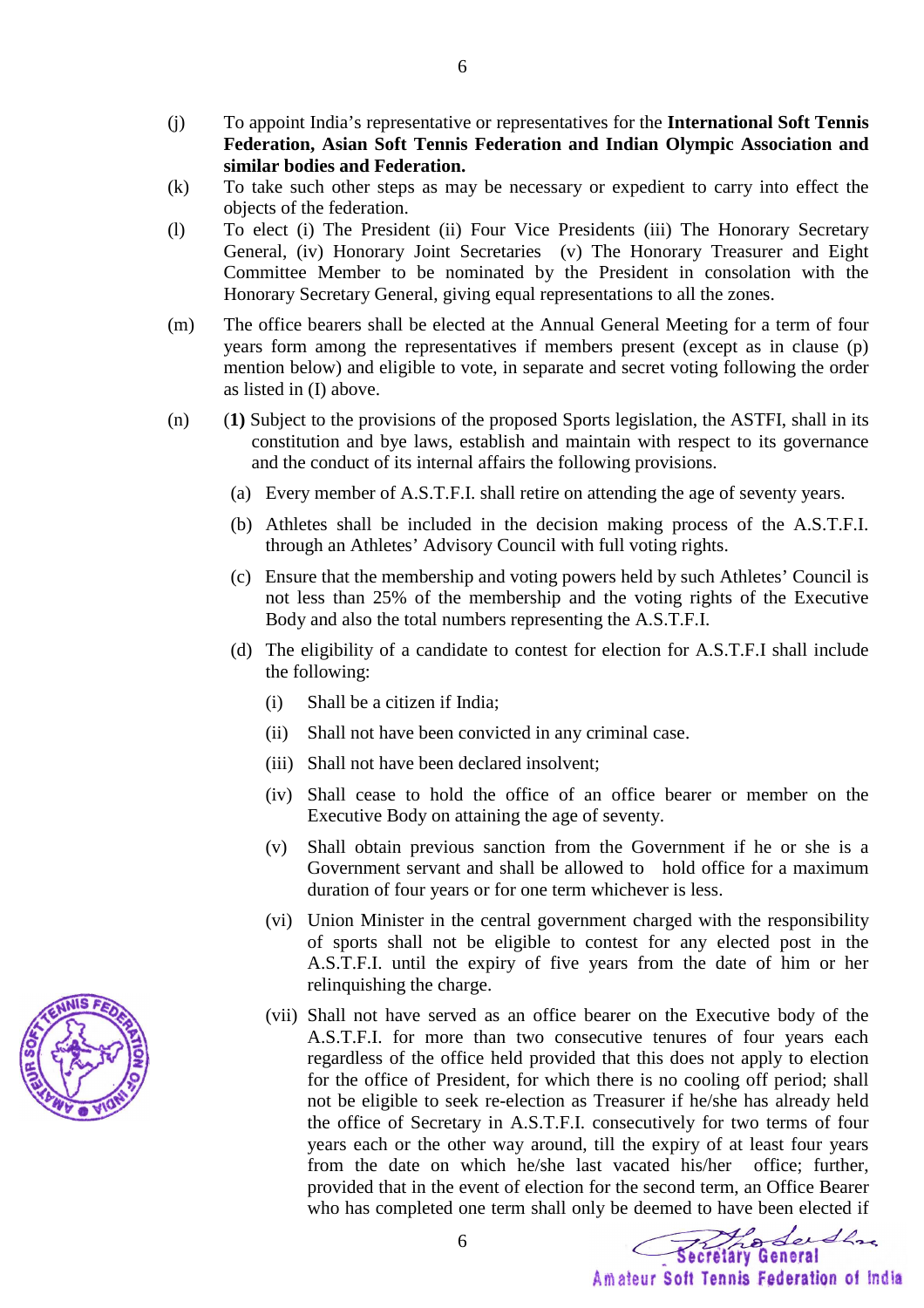he/she secures a majority of not less than two third of the members of the A.S.T.F.I. In the event of Failure to obtain such majority, the concerned Office Bearer shall be deemed to have lost the election. The office would thereafter be filled by election under the normal procedure from amongst Candidates other than the Office Bearer seeking re-election; However, there shall be no restriction to seek re-election after a Cooling-off period of four years.

- (viii) Shall not be eligible to re-contest for the post of President on Completion of 12 years or three tenures of four years each in that post with or without break
- (ix) No Office Bearer of A.S.T.F.I. shall is eligible to concurrently hold the post of an Office Bearer in any other National Sports Federation excepting the National Olympic Committee.
- (x) There shall be no provision for proxy voting during the election of Office Bearers.
- (xi) ASTFI Affiliated States/UTs Association must have affiliate 50% district Association.
- (xii) To elect (i) The President (ii) Four Vice Presidents (Two Male & Two Female) (iii) The Honorary Secretary General, (iv) Honorary Joint Secretaries (Two Male & Two Female) (v) The Honorary Treasurer and Eight Committee Member to be nominated by the President in consolation with the Honorary Secretary General, giving equal representations to all the zones.
- (e) The A.S.T.F.I shall constitute the following commission as per the Olympic Charter detailed as under:

### **(i) Athletes Commission:**

An Athletes' Commission / Committee shall be established as per MYAS Guideline All required Commissions/Committees will be formed by the President to be ratified by the Executive Council or by the Annual / Special General Meeting, The athlete have their own commission whose role is to make sure their interests are protected. The Commission, which meets once or twice a year serve as a consultative body and is the link between active athletes and the A.S.T.F.I Executive body. The Commission represents athletes within A.S.T.F.I. and also upholds the rights and obligations of the athletes.

The Commission is responsible for all concerns of athletes and is directly in control of athlete's redressal forum.

### **(ii) Ethics Commission:**

An Ethics Commission shall be established as per Indian Olympic Association (IOA) Guideline All required Commissions will be formed by the President to be ratified by the Executive Council or by the Annual / Special General Meeting, The Commission, which meets once or twice a year serve as a consultative body and is the link between the A.S.T.F.I Executive body.

(f) A.S.T.F.I. will declare the election as per the provisions of Modern Election guideline of National Sports Development Code of India, 2011 as amended time

Prode Ser Share Amateur Soft Tennis Federation of India

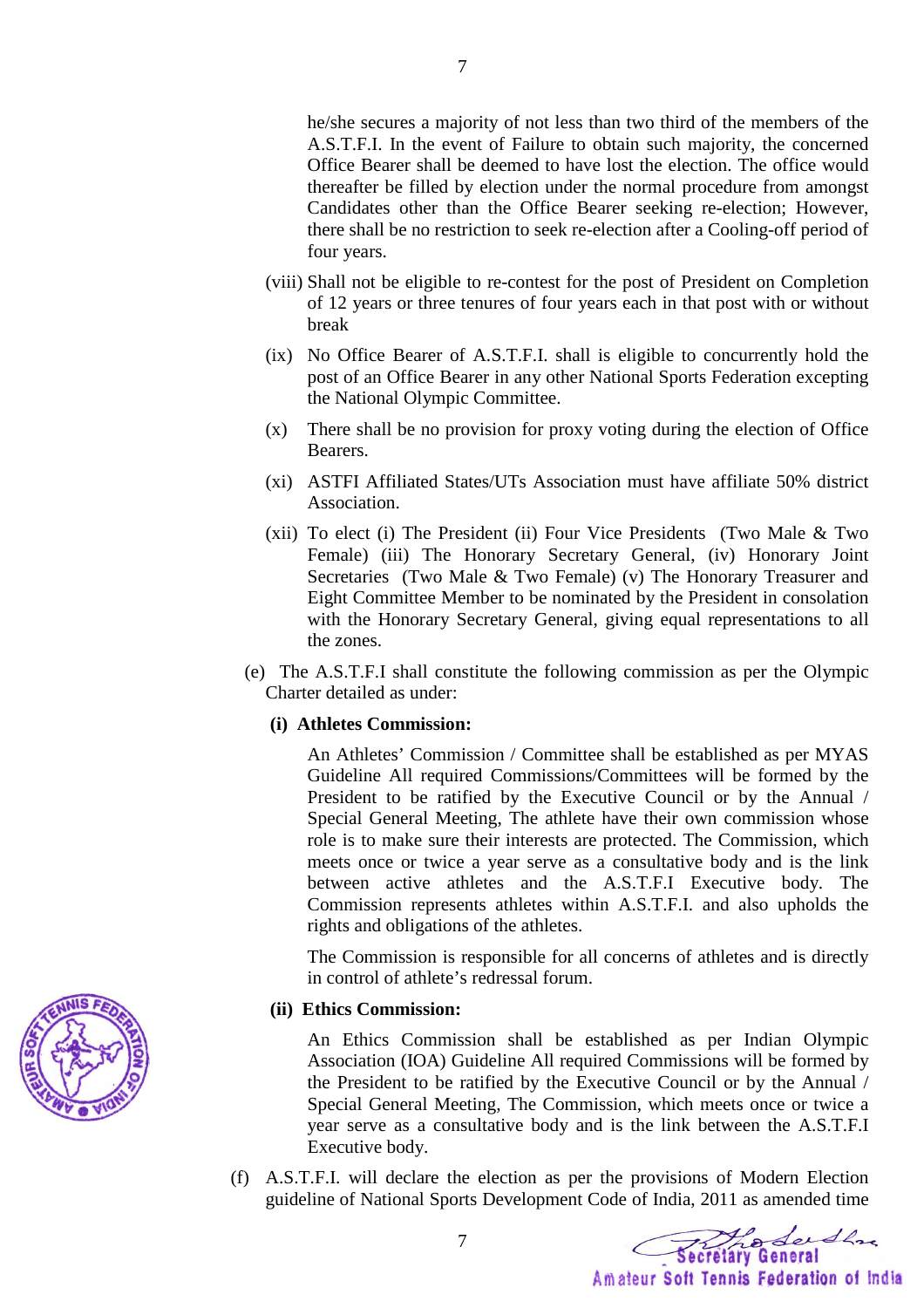to time and election will be conducted by the returning officer nominated by the President.

- (g) ASTFI strictly followed guideline of National Sports Development Code of India, 2011 as amended time to time
- (h) A general provision for acceptance of all provisions of this Act.
- **(2)** Every amendment in the bye-laws of A.S.T.F.I. shall be passed by a special Resolution and before coming in to force it shall have to be approved and registered by the Registrar of Societies.
- (o) Candidates must be present during the elections or have indicated previously in writing their availability for the post.
- (p) A person can be elected for a positioning case or absence in the council due to personal illness, death in the immediate family unpreventable transportation problems or what is considered to be an of God. Such a person will be sworn in at the **A.S.T.F.I.** head quarters or in a later General Council at the first opportunity.
- (q) To suspend by justified cause (procedure according to act to the membership) or accept the resignation of the members of the Executive Committee.
- (r) To know and solve the situations or rules in membership of the present constitution.
- (s) To examine and approve or reject the balances, the financial statements and reports presented by the Treasurer and or by the Executive Committee.
- (t) To establish the annual and monthly fees and extraordinary ones deemed necessary.
- (u) To approve or reject accounts, resolutions or agreements of the Executive Committee.
- (v) To discuss and solve any subject submitted by the Executive Committee or by any of its members.
- (w) To know, discuss and make agreements, resolutions and dispositions deemed necessary on any subject.
- (x) Any other rights established by this constitution and its regulations'

### **RULE: 9 QUORUMS:**

- (a) One-third the numbers of members who are entitled to vote shall be a quorum for the Annual or Special General Meeting. It there is no requisite quorum within half and hour from the appointed for the meeting, such general meeting may be adjourned by 21 days and convened at the venue decided by the President and time and such adjourned meeting the members present and entitled to vote shall from the quorum.
- (b) At a meeting of the Executive Committee five members shall from the quorum.
- (c) For all other committees and sub-committees (except selection committee for which the members present shall form the quorum) one-third the numbers of members shall be quorum.
- (d) The President shall preside as the Chairman at the Annual General Meeting and meeting of the Executive committee and Special General Meeting and in his absence the senior most Vice-President shall preside. In the absence of the President and the Vice-President the members present shall elect the Chairman from among themselves.
- (e) At the meeting of the sub- committee, the person elected or nominated, as Chairman of the committee shall preside.
- (f) The Chairman shall have a casting vote.

### **RULE: 10 VOTING:**

(a) At the Annual General Meeting or Special General Meeting each affiliated State/UT member of A.S.T.F.I. can be represented by two representatives with one vote each.

hodersha Amateur Soft Tennis Federation of India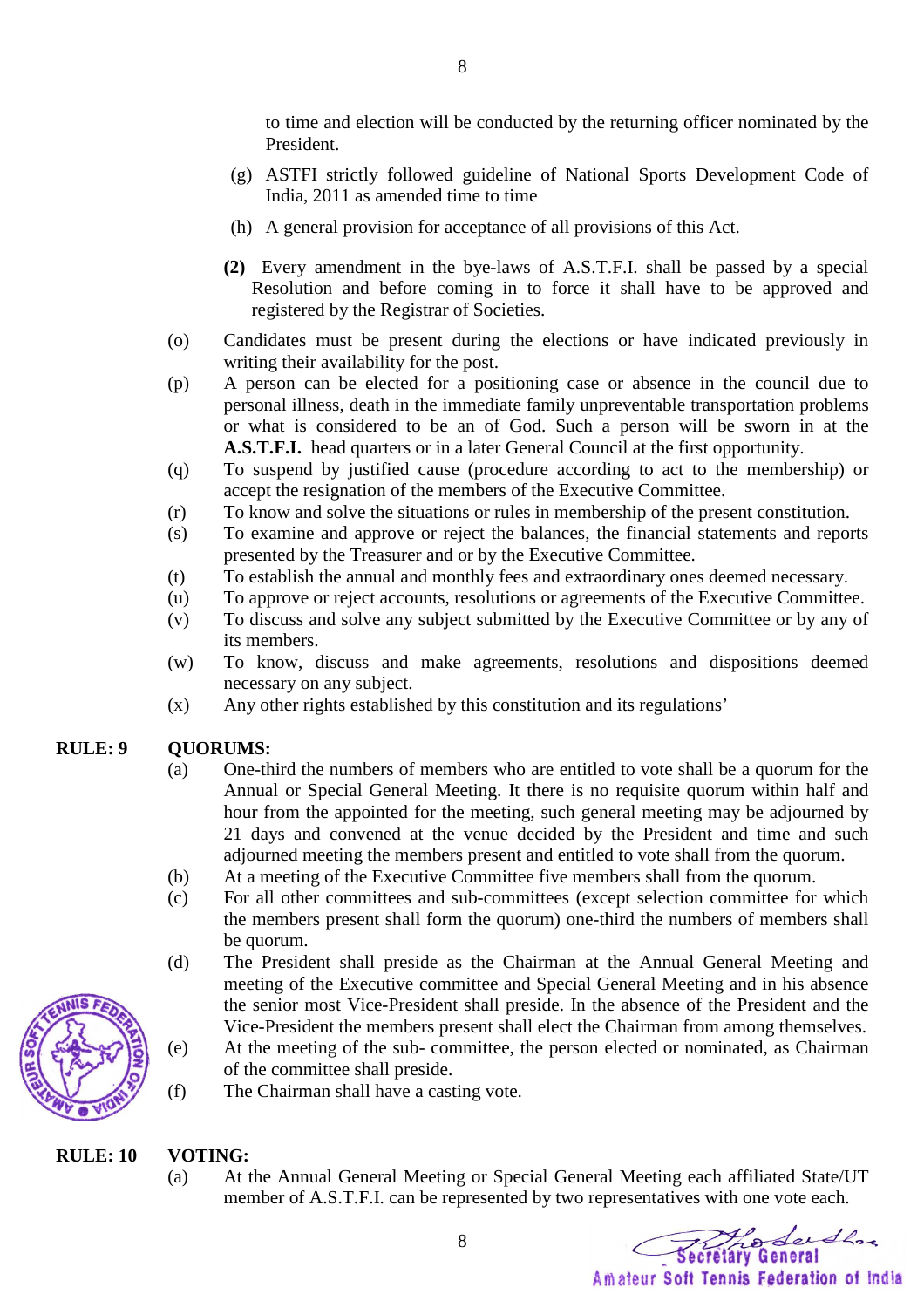- (b) Election of Office bearers shall be by Secret Ballot.
- (c) In cause of equality of votes The President shall have a casting vote subject to clause (a.)
- (d) In the credentials issued by the association they will indicate the name of the Head delegate who will have the right to vote.

### **RULE: 11 ANNUAL GENERAL COUNCIL MEETING:**

 The annual general council meeting of the Federation shall be held every year at a venue as the General Council may determine to allot Nationals or Inter-Zonal Championships and if such venue is not determined it shall be held at a place, day and time as may be determined by the The President in consolation with the executive committee.

### **RULE: 12** The following business shall be transacted at the Annual General Meeting.

- (a) Confirmation of the minutes of the previous General Council Meeting.
- (b) Adoption of Hon. Secretary General's Report adoption of the audited accounts and Treasurer's report for the previous year.
- (c) Appointment of Auditor or Auditors for the year and to fix their remuneration.
- (d) Election of Office-bearers when due.
- (e) Election of the following committees.
	- (i) Executive committee as laid down; in Rule 8(1).
	- (ii) Technical committee of not moiré than five persons.
	- (iii) Umpire committee of not more than five persons.
	- (iv) Coach committee no more than five persons.
	- (v) The Youth committee of nor more than seven persons.
	- (vi) The Propaganda or Publicity committee of not more than five persons.
	- (vii) The Selection committee of not more than five persons.
- (f) Election of representative on International Soft Tennis Organization (IRBO), & Indian Olympic Association and on other allied bodies.
- (g) Consideration of any report or recommendations of a committee or sub- committee as may be referred to it by the Executive committee.
- (h) Consideration of any motion, notice whereof is given by a members to the Hon. Secretary, 21 days before the meeting (such a motion shall be circulated in advance to all members).
- (i) Transaction of any other business of an informative character as may be permitted by the Chairman.
- **RULE: 13** For the Annual General Body Meeting, the Hon. Secretary shall, at least 21 days before the date fixed for the meeting, circulated to all Office-bearers and members a notice of such ting specifying the Agenda of business to be transacted at the meeting by registered post.
	- (a) He shall also circulate copies of the minutes of the previous meeting or meetings to be confirmed at the Annual General Meeting.
	- (b) Copy of other Audited Statement of Accounts to be adopted and passed at the Annual General Meeting.
	- (c) Copy of other audited statement of accounts of any, foreign tour submitted by the manager of any office-bearer of Federation, if such accounts are to be considered or confirmed at the meeting, and
	- (d) Copies of documents and papers having reference to any item on the agenda of the General Meeting.
- **RULE: 14** any office-bearer or; member desiring to raise any special business at the Annual General Meeting shall give 14 days' notice thereof to the Hon. Secretary. The Secretary shall circulate such notice to all Office-bearers and members before the date fixed for the meeting.

Production Amateur Soft Tennis Federation of India

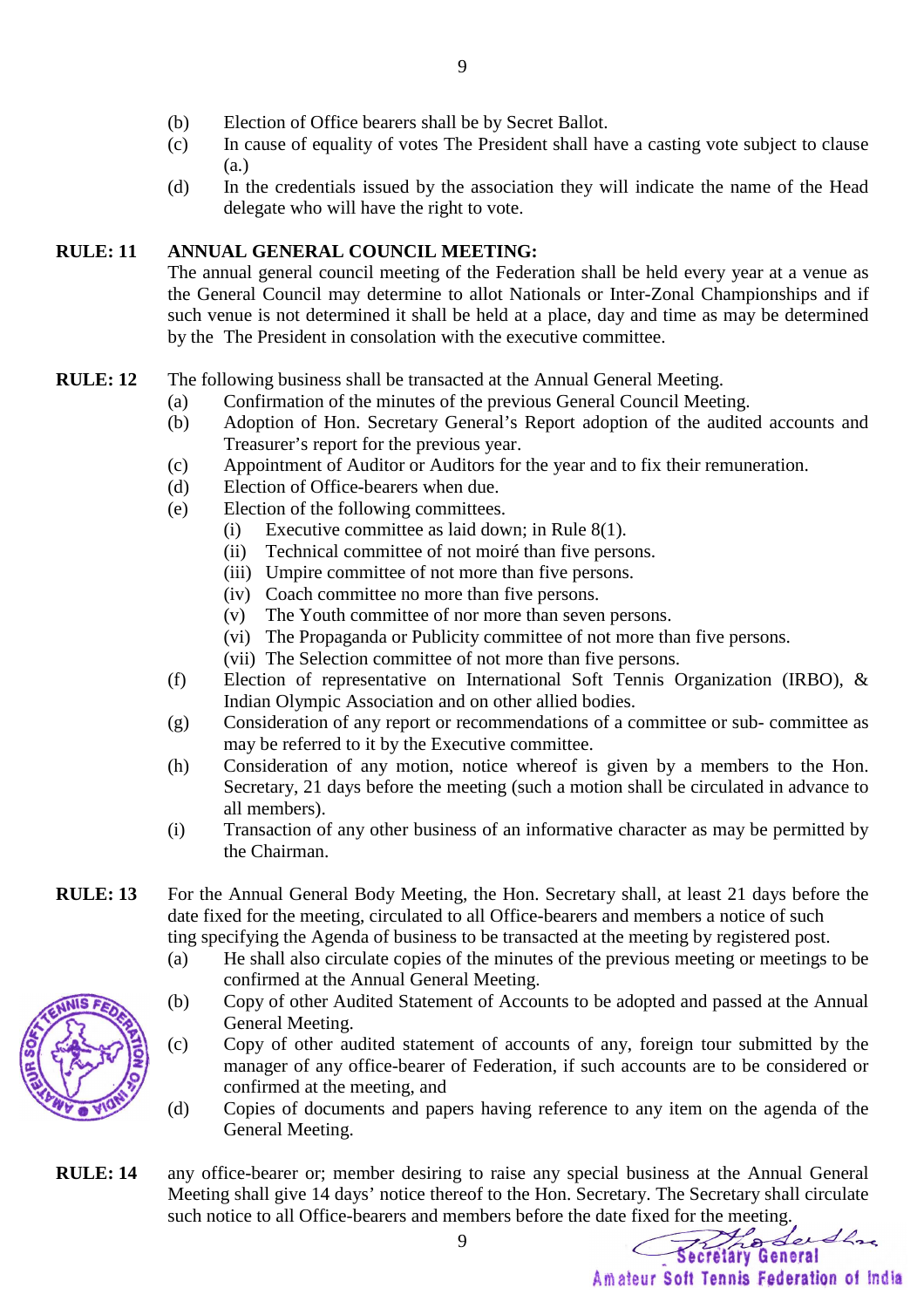- **RULE: 15** For any Special General Meeting, The Hon. Secretary shall at least 15 days before the date fixed for the meeting given notice thereof too all office-bearers and members setting out the Agenda of business for the meeting. The president may at his discretion direct The Hon. Secretary to convene a Special General Meeting at shorter notice in which case notice of at least 10 days shall be given.
- **RULE: 16** Non-receipts of notice of the Annual General Meeting or Special General Meeting of Executive committee by any office-bearer or; members shall not invalidate the proceedings of any such meeting.

### **RULE: 17 Special General Meeting:** (Extraordinary General Council Meeting)

- (a) Business other than that could be transacted at the Annual General Council Meeting shall be transacted at the Special General Meeting which shall be convened by the Hon. Secretary General (a) on a directive of The President (b) on a resolution of the Executive v (c) on requisition signed by not less than two-third the number of members entitled to attend and vote at such meeting specially stating the business to be transacted at such meeting.
- (b) In the event of the Hon. Secretary General failing to convene a Special General Meeting within 21 days of receipt of a requisition, the requisitions may themselves convene a meeting for the purpose specified in the requisition at such place and time as may be determined by the requisitions.
- (c) In the event of the Hon. Secretary Failing to convene a Special General Meeting at the direction of the President or on is solution of the Executive committee within 10 days, the President may convene meeting over his own signature.
- (d) Atleast 15 day's notice of a Special General Meeting shall be given to the members by the Hon. Secretary General or by the requisitions or by the President, as the case may be, by registered post active.

The management and administration of **A.S.T.F.I.** activates will be in – charge of an

### **RULE: 18 PERTAINING TO THE EXECUTIVE COMMITTEE:**

- Executive committee formed by: - (i) The President
	- (ii) Four Vice-Presidents
	- (iii) The Hon. Secretary General
	- (iv) Four Hon. Joint Secretary
	- (v) The Hon. Treasurer and
	- (vi) Eight Executive committee members
	- (a) A special Meeting of the Executive committee may be convened at any time by the President and also shall be convened on the requisition to the effect made in writing by no less than six members of the committee. Any such requisition shall express the object of the meeting proposed to be called and shall be sent to the Hone. Secretary General.
	- (b) The Executive Committee shall meet at such time and place and shall conduct the proceeding in such manner as the President may from time to time decide.
	- (c) Until otherwise determined, 5 members shall from a quorum. The President or in his absence a Vice-president or in absence of both a member elected by those present at the meeting shall be the Chairman. In the event of an equality of votes, the Chairman shall have a second or casting vote.

The Sendla Amateur Soft Tennis Federation of India

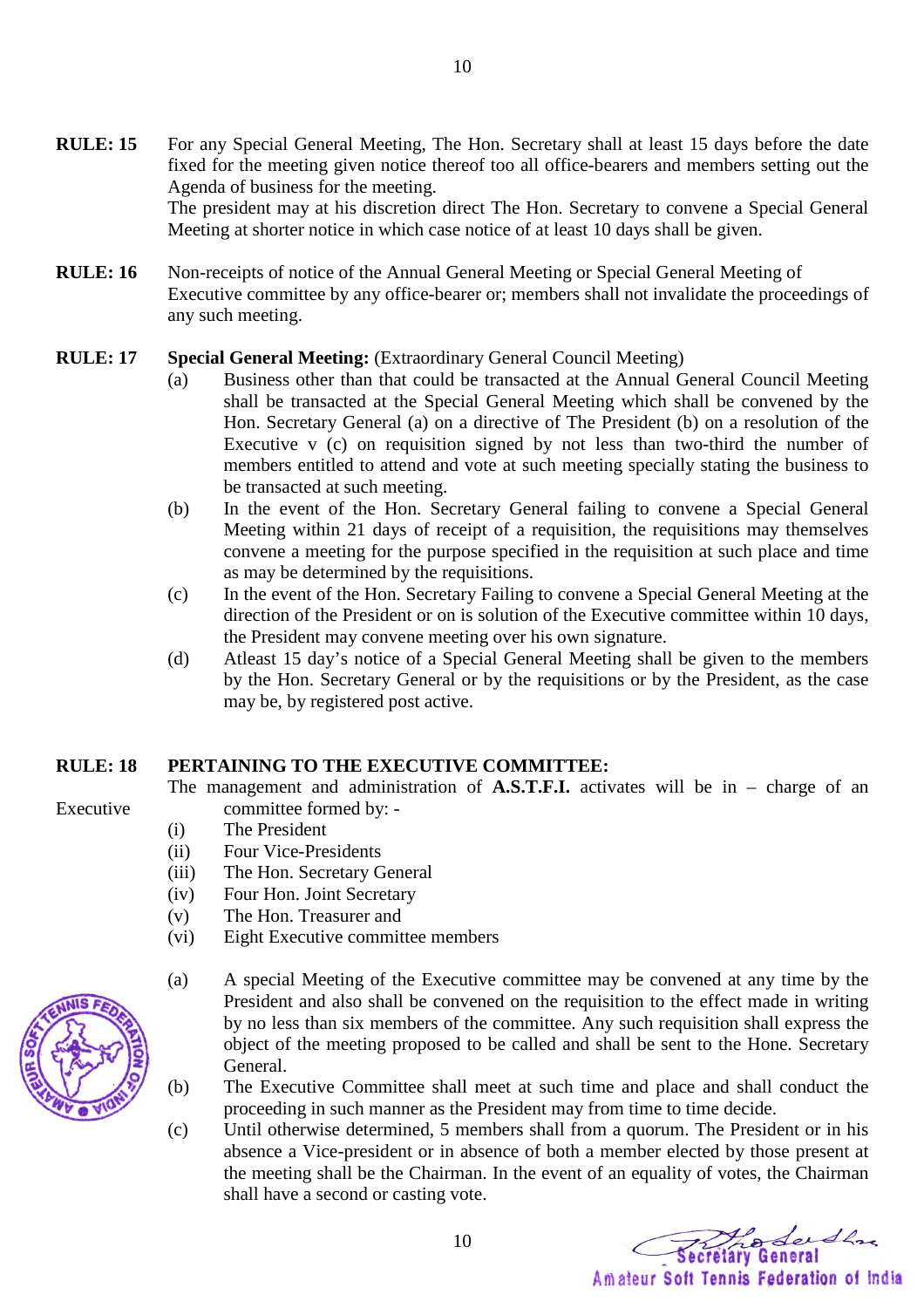- (d) The members of the Executive committee will perform their positions ad honoree and these are separated from those of delegates of the Federation, Association affiliated to **A.S.T.F.I.** The executive committee incur during the performance of their position the Executive committee incur during the performance of their position shall be paid by the **A.S.T.F.I.** except in case of the attendance of the members of the Executive committee at Nationals and Inter-Zone where food and lodging will be provide by the respective organizing committee. These expenses shall be approved at the next council.
- (e) The members of the Executive committee shall not take part in any action of controversy in which the state that they represent is involved.
- (f) The Executive committee shall meet at least thrice a year or as often as deemed necessary by the President or when requested by six of its members or by the request of at least one half of **A.S.T.F.I.'s** affiliated members.
- (g) Fourteen day's clear notice of meeting of the Executive committee together with an agenda shall be given to its members of the Executive committee. However an emergent meeting of the Executive v shall be called at a shorter notice of seven days.
- (h) A resolution in writing signed and agreed by all members of the Executive committee shall be a valid and effective as if it had been; passed at a meeting of the Executive committee. Such a resolution shall be ratified at the next meeting of the committee.
- (i) The duties of the Executive committee:
	- (i) The Executive committee shall govern and administer **ASTFI's** matters with utmost zeal and diligence.
	- (ii) The Executive committee shall solve all urgent matters of general interest and any particular one presented by its members not otherwise assigned in this constitution
	- (iii) The Executive committee shall observe the efficient functioning of A.S.T.F.Soft Tennis in the country and to seek its progress and improvements.
	- (iv) The Executive committee shall prepare and convoke for ordinary and extraordinary council when the requirements established in this constitution have been complied with.
	- (v) The executive committee shall impose sanctions to the members for motives duly justified.
	- (vi) The Executive committee shall suspend and expel from Soft Tennis those players of **A.S.T.F.I.** when they violate or do not comply with this constitution and its regulations.
	- (vii) The Executive committee shall approve and compile the record of Soft Tennis one they have been verified.
	- (viii) To do everything possible in order to maintain harmony among its members.
	- (ix) To decide without prejudice any controversial affair submitted to the Executive committee that may arise among its members.
	- (x) To consider and act upon any matter submitted by the council

- (xi) To give all their co-operation and support to its members when due to reason of principle they have difficulties with the official or private organizations of this state which could endanger the stability or authority of **A.S.T.F.I.** In any case the Executive committee shall appoint one of its members or from the respective zone to go to the state in disagreement to give them all the moral and material help necessary.
- (xii) To direct all the matters relating to National Championship, Inter-Zone and Federation cups and any other competitions organized or authorized by **A.S.T.F.I.** not otherwise assigned by this constitution.

hodersha Amateur Soft Tennis Federation of India

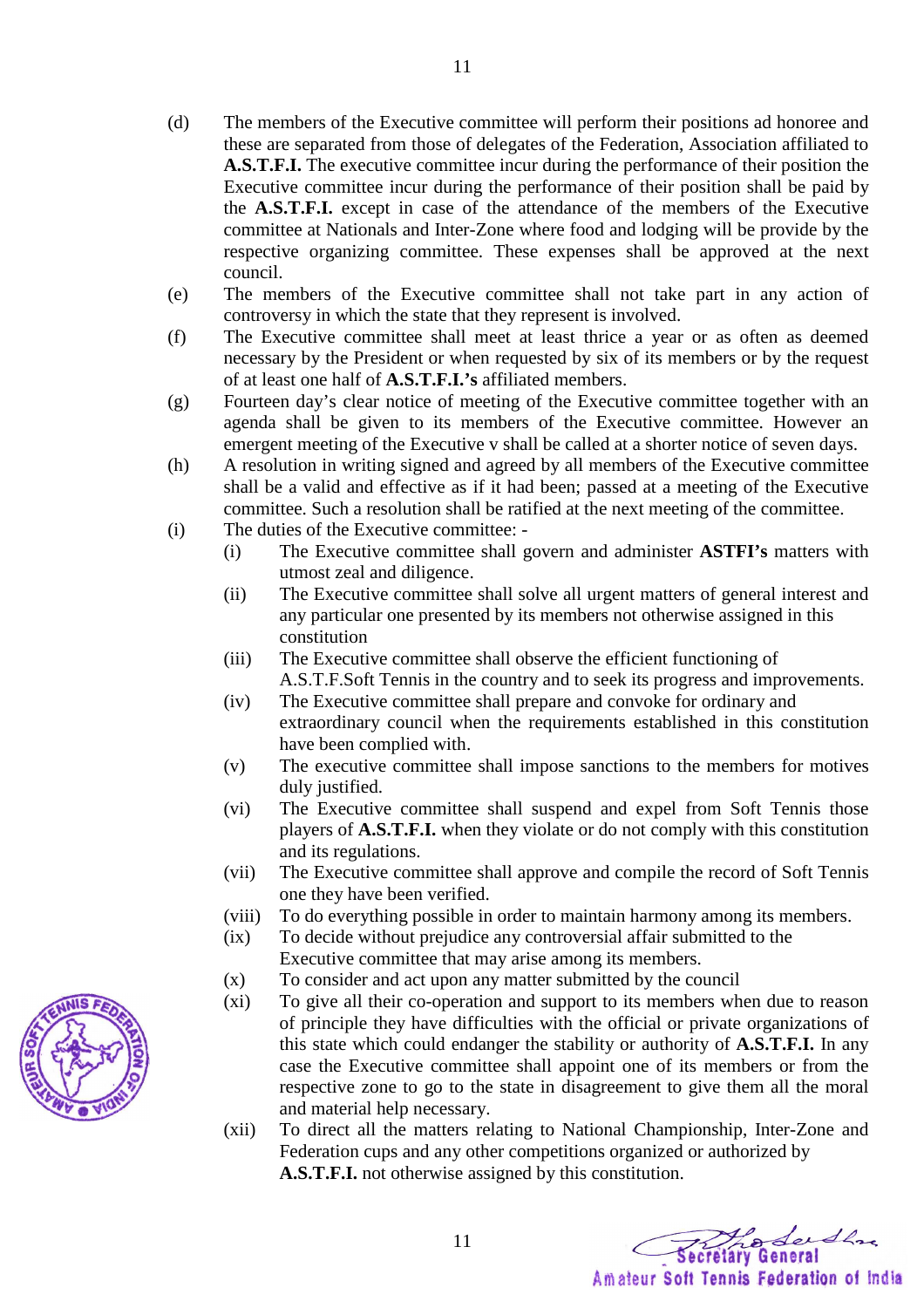- (xiii) To interpret, any matter related to **A.S.T.F.I.'s** constitution, its regulations and the amateur status. This interpretation will rule until the meeting of the next council, which will ratify reform or revoke it.
- (xiv) To prepare a budget for approval in the next council. The fiscal year will be the financial year  $(01<sup>st</sup>$  April to  $31<sup>st</sup>$  March)
- (xv) To prepare and present in the next ordinary council the audited balance sheet, financial statements and annual reports of its activates.
- (xvi) To handle applications for affiliation in accordance with its constitution.
- (xvii) To present motions before **A.S.T.F.I..'s** General Council.
- (xviii) To keep the **International Soft Tennis Federation/Asian Soft Tennis Federation /Indian Olympic Association / Ministry of Sport, Govt. of India and other bodies duly informed of A.S.T.F.I..'s activities.**
- (xix) To handle all such matters which are convenient to**A.S.T.F.I.**and which are no attributions of the General Council.
- (j) (i) The Executive committee shall have power and discretion to institute or defend any action or actions at law for or against the Federation.
	- (ii) The Executive committee shall have power to control vacancy of auditor or auditors forthwith whenever it occurs.
- (k) The Executive committee or shall have power to fill in the casual vacancy of auditor or auditors forthwith whenever it occurs.
- (l) The Executive committee or any special committee duly nominated by it shall hear and decide, ask questions submitted to it, including those relating to the internal dispute of a member. All its decision shall be binding on member but an appeal therefore may be filed to the council in writing within 15 days of such decision by a member who is not satisfied with the decision along with an appeal fee of Rs. 3000/-
- (m) The Executive committee shall have power generally to do all acts and things necessary and expedient to carry our objects of the Federation and not herein expressly specified.
- (n) The executive committee shall have the power the remove and replace any member of the selection committee, technical committee, and umpires committee or of any other committee whether such member had been elected or nominated by the council or by the Executive v itself.
- (o) The Executive committee shall have the power to frame bylaws, not inconsistent or adverse to the constitution generally for the management of the day-to-day affairs of the Federation.

### **RULE: 19 POWERS AND DUTIES OF OFFICIAL-BEARERS:**

### (a) **The Chairman:**

 He/she may be elected from amongst the members of the affiliated Units of may be a male or female of high status and keenly interested in sports. He/she shall attend all General Council and Executive Committee Meetings and give his/her advice for the development of the Racquetball game. He/she shall not exercise any vote.

### (b) **The President:**

(i) The President shall be the head of the Federation.

12

- (ii) The president shall represent **A.S.T.F.I.** officially with full powers, but always subject to this Constitution and regulations.
- (iii) The President shall convoke and preside over the sessions of all the General Council Meetings of **A.S.T.F.I.** and the Executive Committee and to sign together with the Secretary General the corresponding minutes.
- (iv) The President shall prepare with the Secretary General Sand the treasurer the annual report to all **A.S.T.F.I.** members and to present a written report of the

Prode de da

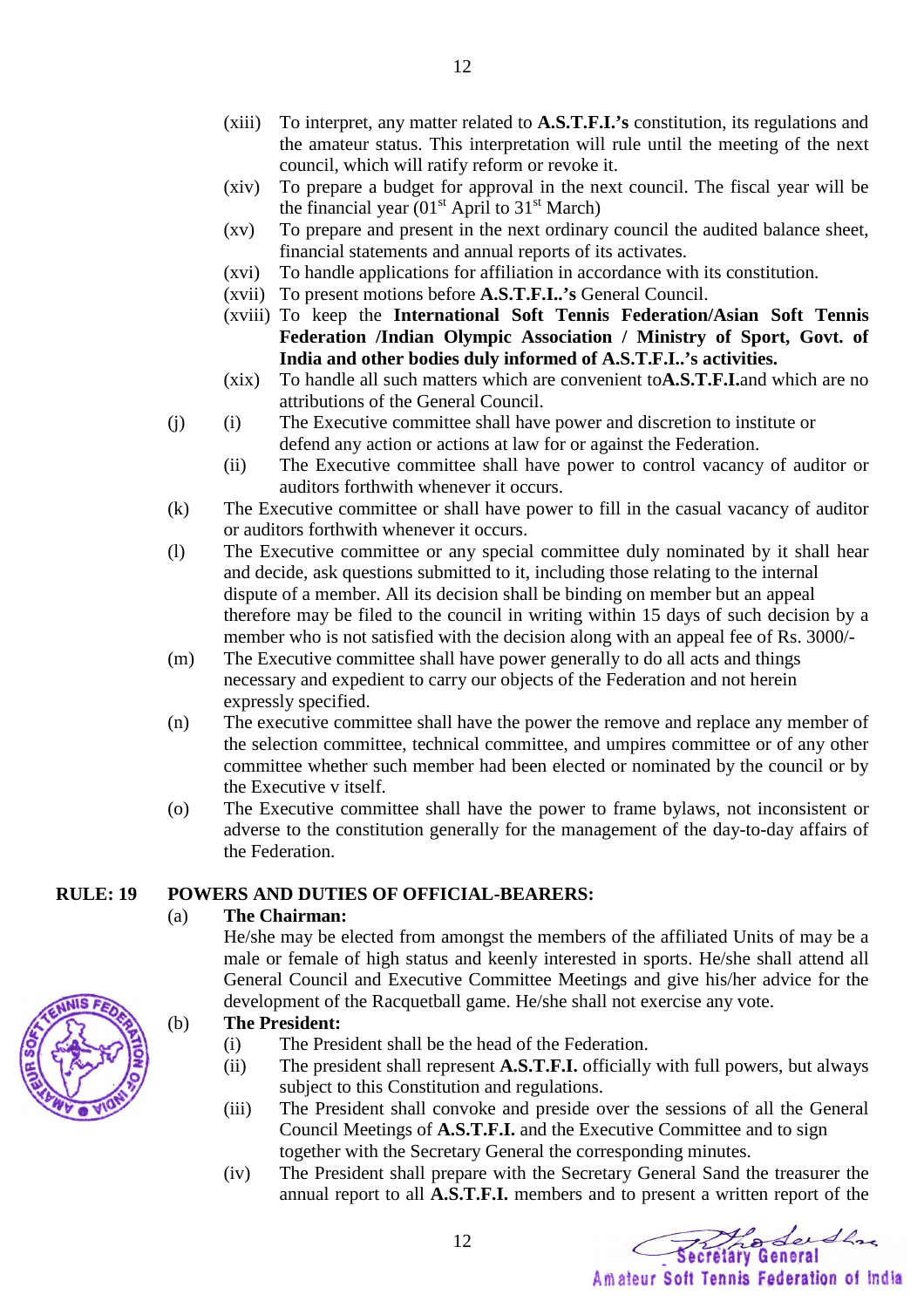President's activates at the end of the term of office which shall be read in the corresponding Ordinary Meeting of the General Council.

- (v) The President shall execute the decisions of the council and of the Executive Committee and present to them the reports that may be requested.
- (vi) The President shall assign person to be responsible for carrying our research that may be necessary to **A.S.T.F.I.**
- (vii) The President shall be responsible for **A.S.T.F.I..**
- (viii) The President may invite the persons of high eminence who take interest in the game of Soft Tennis to become the patrons of the federation by they shall not have the right to vote.
- (ix) If in the opinion of the President, an emergency has arisen requiring immediate action including suspension and other disciplinary action any official of the **A.S.T.F.I.**any member, the organization of any tournament, umpires, players, managers, and coaches accompanying a team, the President shall take such actions as he/she deems fit and proper and report the same at the next meeting of the council of the Executive Committee whichever in the ordinary course would have dealt with the matter. However in case of a member, action for suspension shall be taken only for deliberate breach of the rules of the Federation or for defiance of any direction of the geranial council or Executive Committee and such suspension shall be reported within a period of one month to the Executive Committee or General Council or Special General Council as the case may be for ratification.
- (x) Any other set forth by this constitution and regulations.
- (c) **The Vice-President**
	- (i) They may be elected as Chairman of the Committees and the Sub-committees by the council.
	- (ii) The President or the Council or the Executive Committee may assign any particular work to them or any of them.
	- (iii) During the leave or absence of the President or until such time a new President is elected owing to the sudden demise of the President or in the event of resignation of the President, the senior-most Vice-President shall officiate as President and shall exercise all the powers of the President.

### (d) **The Hon. Secretary General: -**

- (i) To keep the minutes of the sessions of the Federal Council and of the Executive Committee and to sign them together with the President.
- (ii) To transcribe the minutes of the General Council and seen them to all **A.S.T.F.I.** members within thirty days after the General Council Meeting.
- (iii) To receive, answer and file all the correspondences and documents in the name of the Federation including those that relate to the **Government, I.O.A., National Federation of other countries and International Soft Tennis Federation & Asian Soft Tennis Federation and other Inter-National bodies.**
- (iv) To dispatch the convocations for the General Council and for the Executive Committee Meetings.
- (v) To receive all suggestions, petitions and claims and to inform the President, circulation them among the members, advising them of the resolutions taken.
- (vi) To receive and transact any matter submitted for the consideration of the Executive Committee.
- (vii) To issue all official and legal documents ordered by the Executive Committee or its President.

13

Prodection

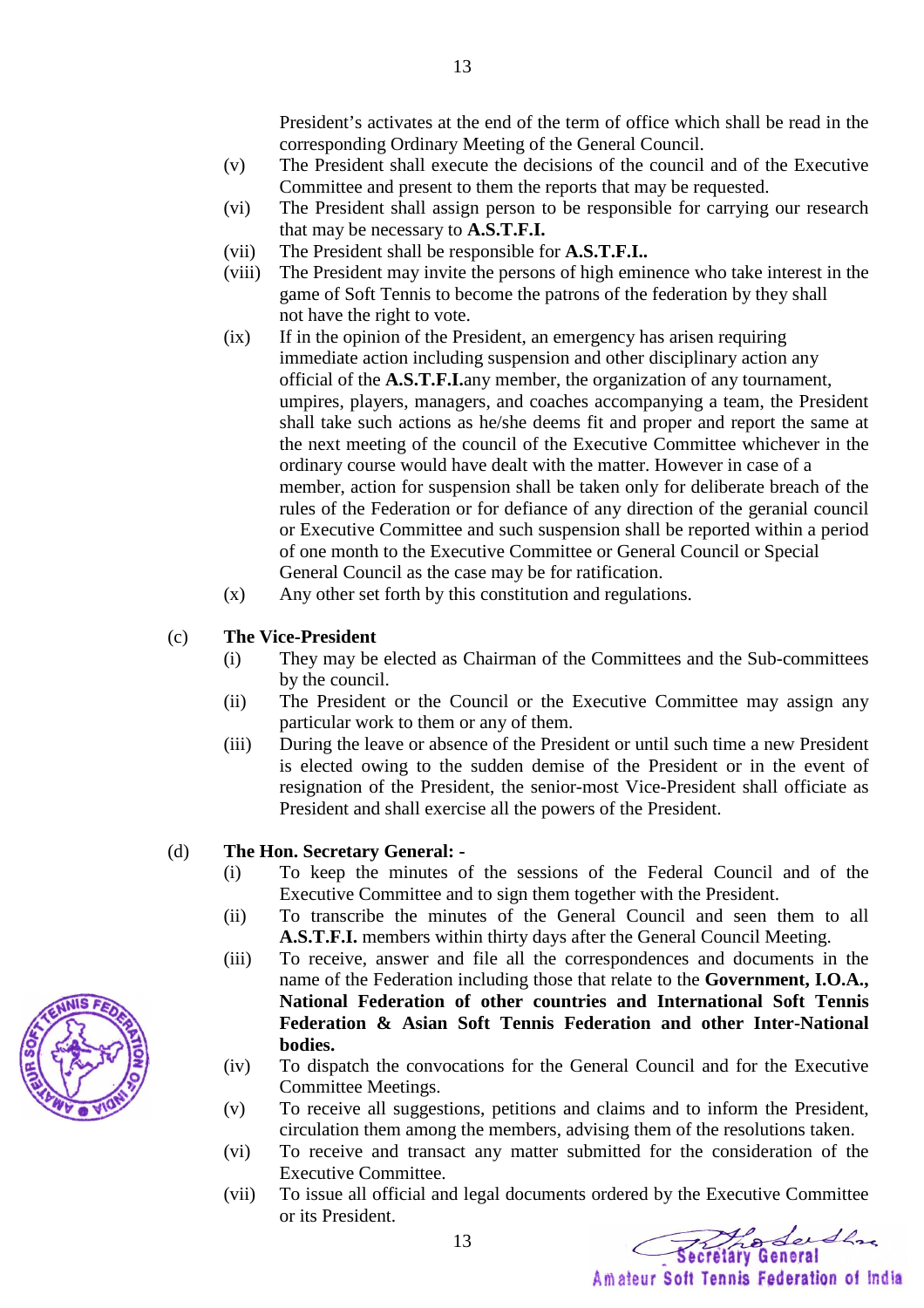- (viii) To be in charge of **International Soft Tennis Federation & Asian Soft Tennis Federation** publicity and its distribution.
- (ix) To be the Secretary of other Committee and Sub- Committee when so appointed by the Council.
- (x) To be the Secretary of the Council and the Executive Committee.
- (xi) To generally supervise the work of the hon. Joint Secretaries.
- (xii) All those relating to his position and any other indicated in the Constitution and its regulations.

## (e) **The Hon. Joint Secretaries: -**

- (i) To carry out all works of the Federation allotted to them and act according to directions and subject to approval of Executive Committee.
- (ii) To be the Secretary of the other Committee and Sub- Committee when so appointed by the council.
- (iii) To assist the Hon. Secretary General in carrying out the works of the Federation.

## (f) **The Hon. Treasurer: -**

- (i) To keep accounting book with the records of the assets and liabilities, income and expenditure of **A.S.T.F.I.** The accounting books should be analyzed or audited by a competent outside agency authorized by the Ordinary General Council.
- (ii) To keep a file of all invoices paid by **A.S.T.F.I.** and of the bank statements.
- (iii) To collect the fees established for the members and to notify all members of fees due to the organization. Notification of annual dues should be received by the State Association prior to January  $01<sup>st</sup>$  for the year in which the fees is due.
- (iv) To prepare the balances, financial statements and economic reports.
- (v) To present to the President quarterly reports of the Income and Expenditure with copies to all members of the Executive Committee.
- (vi) To assist or send a member of the Executive Committee under his responsibility to all tournaments and championship organized and approved by **A.S.T.F.I.** in order to verify the correct Contribution and Regulations established in favor of **A.S.T.F.I.'s** Treasurer.

To designate a member of the Executive Committee to assist in the collection of all fees resulting from **A.S.T.F.I.** tournaments.

- (vii) To present to the General Council annual reports of Income and Expenditure with copies to all delegates.
- (viii) To issue vouchers of Income and Expenditure made by **A.S.T.F.I.** for such purpose, when necessary.
- (ix) All other pertaining to his position and those established by this Constitution and its regulations.
- (x) To sign the cheques of the Federation along with the Hon. Secretary General and the President.

## **PERTAINING TO OPERATION OF BANK ACCOUNT: -**

- (i) An account shall be opened in any of the Nationalized Banks.
- (ii) All money transactions shall be operated through this account.
- (iii) It shall be operated as a Joint account by the President, Hon. Secretary General and Treasurer.
- (iv) The cheques may be signed by any two persons as mentioned in Rule: 20(iii)

14

hodersha

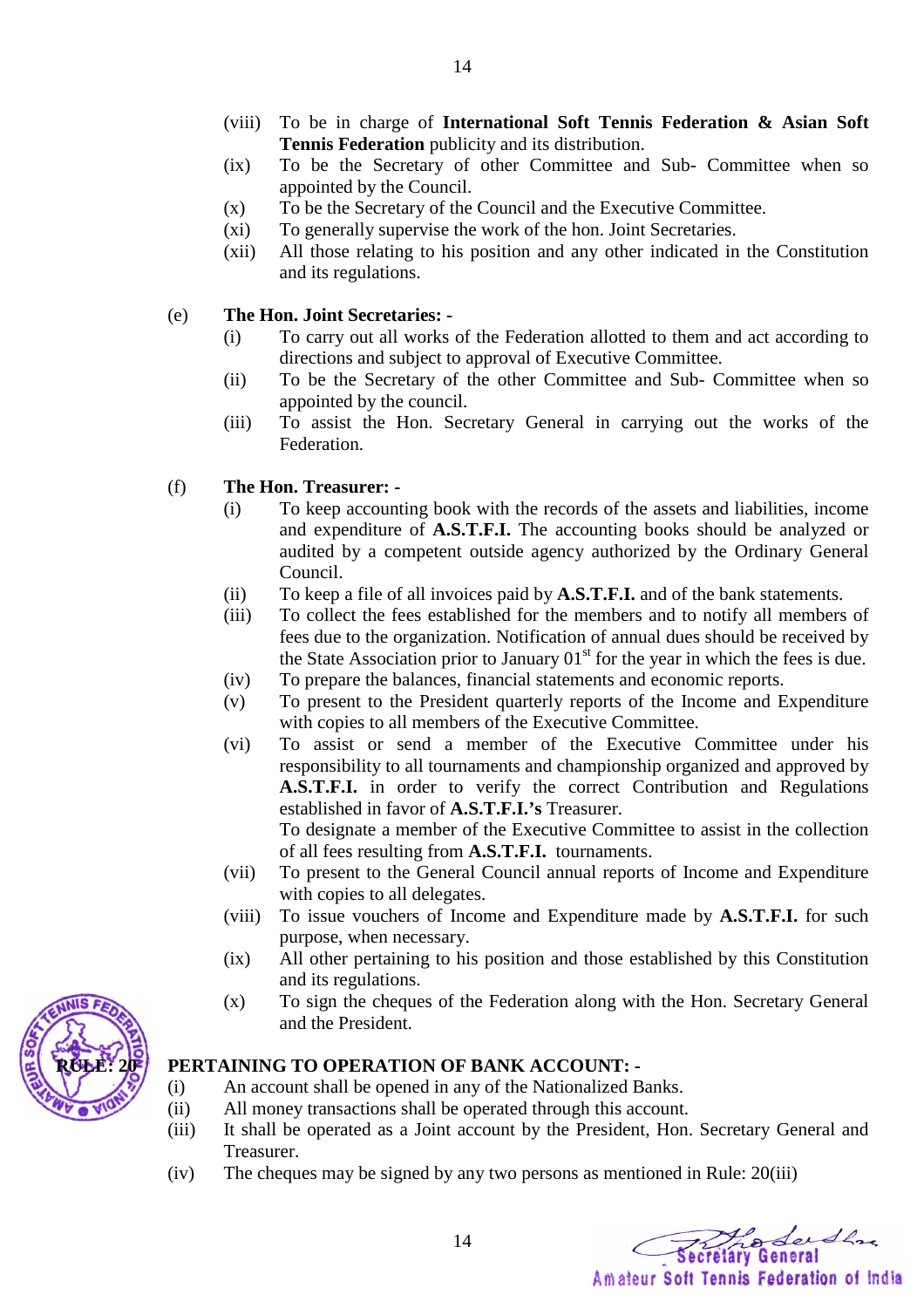### **RULE: 21 PERTAINING TO TECHNICAL COMMITTEE**

- (a) The technical committee shall consist of five members, elected by the council for two years term and they are eligible for re-election.
- (b) Within the five members they themselves elect the Chairman of the Committee.
- (c) The Chairman of the Technical Committee, or the person designated by him, has the obligation to attend all the meeting of the Executive Committee when requested whether regular of special and to all ordinary and extraordinary general councils, where he shall have the right to sepal in an advisory capacity but cannot vote.
- (d) The Technical Committee will attend all National Championship and Inter-Zonal Championship, but the organizing Committee will be responsible for the expenses of only three of them. The Committee will determine the way in which the three members to be sent under the advise of the Chairman.
- (e) The members of the Technical Committee will perform their position ad hornworm; however the expenses incurred by the chairman of the committee regarding his position will be paid by **A.S.T.F.I.** if nor covered in other ways, but such expenses should be approved in the next council.
- (f) Along with three members of the Technical Committee who will attend **A.S.T.F.I.**  Championship two others from the Host State are appointed by the Host State.
- (g) The cost of travel, food and lodging incurred by the members of **A.S.T.F.I.'s**  Technical Committee on these occasions are to be paid by the Host State.
- (h) The Chairman of the Technical Committee shall be responsible for approval of the compiling and registration of the National records of Soft Tennis.

### **RULE: 22 RESPONSIBILITIES OF THE TECHNICAL COMMITTEE: -**

- (a) The prepare the rules of the game to be approved by the Executive Committee.
- (b) To study and report annually any reforms made to the rules of the game.
- (c) To have final on-sight authority in order to regulate all the competition, events held under **A.S.T.F.I.'s** recognition and authorization. All tournaments protests are to be decided by the Technical Committee and can only be appealed to the **A.S.T.F.I.** Executive Committee or Council at future **A.S.T.F.I.'s** reunion following the completion of the tournament.
- (d) To compile and submit to the approval of the Executive Committee the records of the Soft Tennis once they have been verified.
- (e) To oversee the operations of the Umpire Committee.
- (f) Any other such task set forth in this constitution and its regulations.

### **RULE: 23 PERTAINING TO UMPIRE'S COMMITTEE**:

- (a) The umpire's committee shall consist of five members elected by the general council for period of two years and are eligible for re-election.
- (b) The Chairman of the Committee shall be appointed by the Executive Committee from among the members.
- (c) The Umpire's Committee is directly responsible to the Technical Committee.
- (d) The Chairman of the Umpire's Committee serves as a non-voting member of the Technical Committee.

### RESPONSIBILITIES OF THE UMPIRE'S COMMITTEE:

- (a) To establish and enforce standards for certifications of **A.S.T.F.I.**'s national umpires.
- (b) To assist in standardizing umpires techniques, mechanics and procedures in International Soft Tennis play.
- (c) To encourage and promote the development of competent umpires throughout the Nation.
- (d) To select and schedule umpires for **A.S.T.F.I.** tournaments.

The See Show Amateur Soft Tennis Federation of India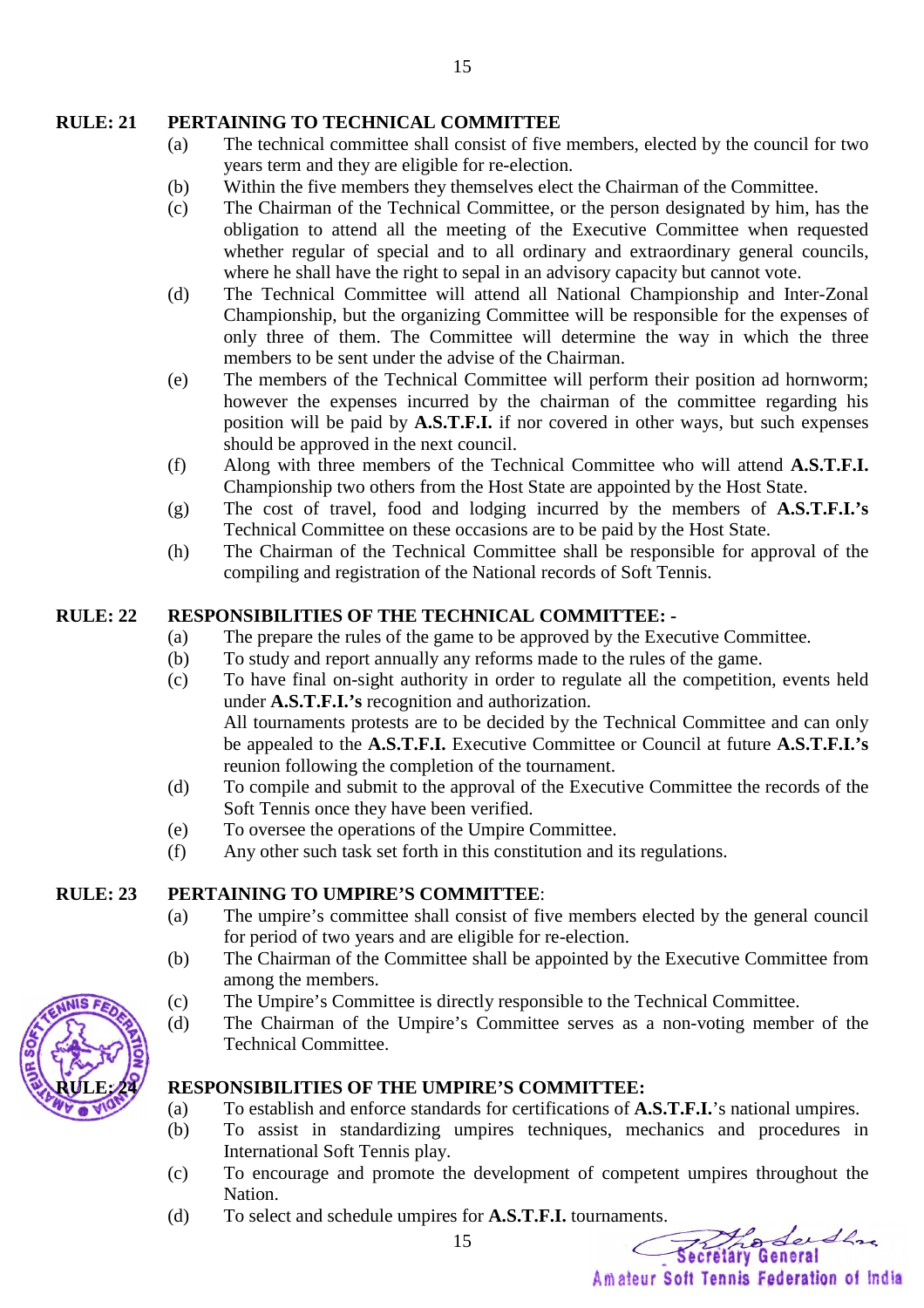### **RULE: 25 PERTAINING TO COACHES COMMITTEE:**

- (a) The coaches committee shall consist of five members elected by the General Council for a period of two years and eligible for re-election.
- (b) The Chairman of the Committee shall be appointed by the Executive Committee from among the members.
- (c) The Coaches committee is directly responsible to the Executive Committee.
- (d) The Chairman of the coaches committee shall be a non-voting members of the technical;' committee.

### **RULE: 26 RESPONSIBILITIES OF THE COACHES COMMITTEE:**

- (a) The responsibilities of the coaching committee shall be to improve and standardize the play of Soft Tennis in our Country.
- (b) To coach the players at par with international level.
- (c) It shall have the power to nominate a panel of coaches to be sent to state association for their coaching programme.
- (d) The Chairman of the; Committee shall be the national coach.

### **RULE: 27 PERTAINING TO YOUTH COMMITTEE:**

- (a) They youth committee shall; consists of seven members.
- (b) Amongst the seven, five members shall be elected from the General Council.
- (c) One Vice-President shall be appointed by the Executive Committee as the chairman of the Youth committee.
- (d) One joint-secretary shall be appointer by the Executive Committee as the convener of the youth committee.
- (e) It shall generally deal with the matters of the little league for the youth below 17 years age.

### **RULE: 28 RESPONSIBILITIES OF THE YOUTH COMMITTEE:**

- (a) To prepare rules for little league to approved by the Executive Committee.
- (b) To study and report annually any reforms to be made to the rules of little league.
- (c) To have final onsite authority in order to regulate all the competitions, events held under **A.S.T.F.I.'s** recognition and authorization for little league tournaments.
- (d) To compile and submit to the approval of the Executive Committee, the records of little league Soft Tennis once they have been verified.
- (e) To encourage and prompted the development of little league tournaments throughout the Country.
- (f) To select and schedule umpires for little league tournaments.
- (g) To appoint coaches to coach youth players.
- (h) To receive fund from **A.S.T.F.I.** and spent for the development of the game among youth players.
- (i) To receive funds from sponsors for organizing and conduction little league championship.
- (j) The committee shall meet atleast four times in a year to decide and chalk out plans for the development of Racquetball game among the youths.



- (a) The fund raising committee will be formed by the general council with five members.
- (b) The President will be the chairman of the committee and the treasurer will be the convener.
- (c) They will actively work; to secure funds for **A.S.T.F.I.**

The See Show Amateur Soft Tennis Federation of India

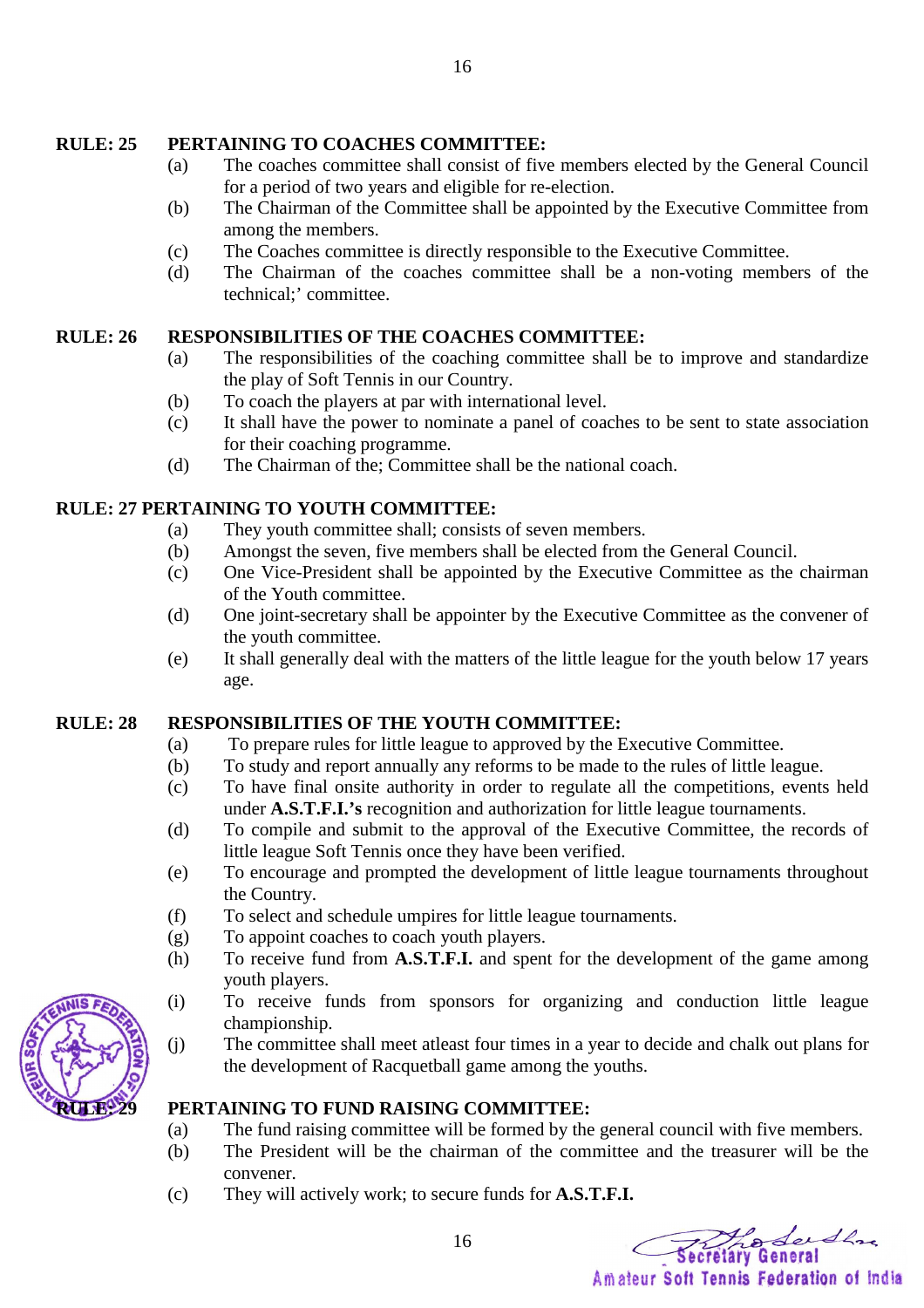(d) They will make their arrangements to find ways and means to secure funds for **A.S.T.F.I.** for its developmental programmes.

### **RULE: 30 PERTAINING PROPOGANDA OR PUBLICITY COMMITTEE:**

- (a) It shall consist of five members elected by the general council. The period of the term shall be for two years and are eligible for re-election.
- (b) The President shall be the Chairman and the Hon. Secretary General be the convener.
- (c) They shall bring out magazines and booklets regarding play of Soft Tennis.
- (d) They shall publish books, monthly mentioning development of the game, briefing latest techniques of the game and giving all latest records of SoFt Tennis
- (e) To make arrangements to publish all particulars regarding development of game, results of game, records of the game in all leading newspaper and also through national news agencies.
- (f) To make arrangements for telecasting the game of Soft Tennis during important tournaments such as national championship, federation cup and inter zonal tournaments.

### **RULE: 31 PERTAINING TO SELECTION COMMITTEE:**

- (a) The selection committee shall consist of five members elected by the general council.
- (b) The term of the Selection Committee shall be for two years and its members are eligible for re-election.
- (c) The Chairman of the Selection Committee shall be appointed by the Executive Committee from among the five members.
- (d) The Hon. Secretary General shall be the convener of the committee without any voting right if not otherwise elected to the committee.

## **RULE: 32 RESPONSIBILITIES OF THE SELECTION COMMITTEE:**

- (a) They shall elected the national teams to play against visiting foreign teams.
- (b) They shall select the national team to tour abroad.
- (c) There is no quorum required for the Selection Committee meeting; the members present shall form the quorum.
- (d) The Hon. Secretary General, convener shall inform the members well in advance the time, date and venue of the Selection Committee meeting and the purpose of the meeting.
- (e) At the meeting of the Selection Committee in case of tie the Chairman shall have a costing vote.
- (f) The Selection Committee shall select a captain from among the selected players.
- (g) If they select a team to abroad, along with the captain they shall select a vice-captain.
- (h) The selection committee shall select players after getting a written letter from the Executive Committee, the number of players to be selected. In addition to this they may selected some stand-byes who may replace the selected players who are unable to play.



When an Indian Team is on tour abroad the Manager, Captain and Coach shall from the tour selection committee with the Manager as its Chairman. They shall decide the final playing combination.

## **CHAPTER: 5 PERTAINING TO THE TOURNAMENTS:**

**RULE: 33 A.S.T.F.I.** should organize every year National Soft Tennis, Federation Cup and Inter-Zonal Championship both Men & Women. i.e. Age Group Division

Prodec the Amateur Soft Tennis Federation of India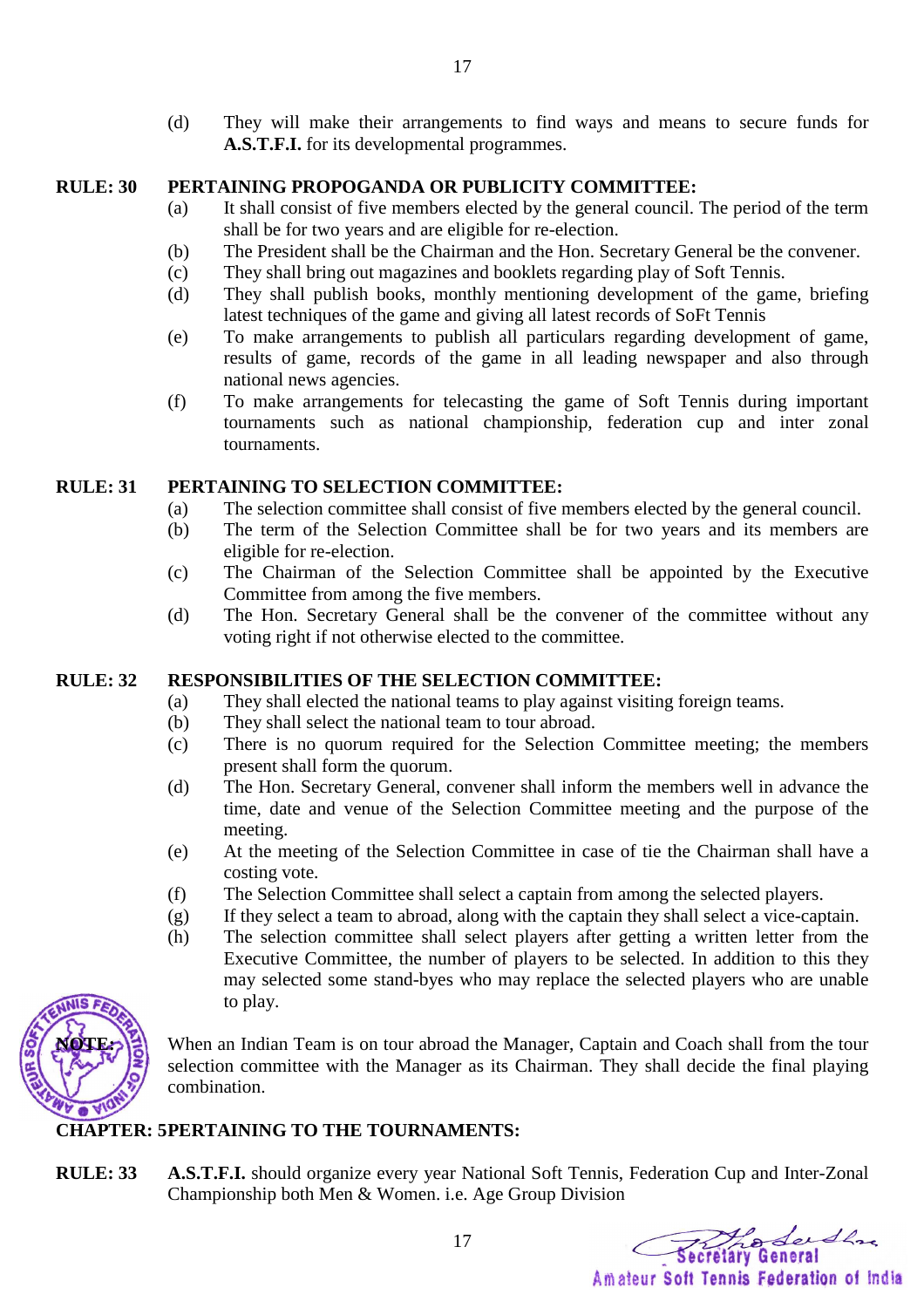- (a) Men's & Women's Senior (open) adult age divisions eligibility is determined by the player's age on the first day of the tournament. Senior (open) all players other than pro 35 Under Senior (open), 35+ Senior, 40+ Veteran Senior, 45+ Masters, 50+ Golden Masters, 60+ Veteran Golden Masters, 65+ Senior Golden Masters, 70+ Advance Golden Masters, 75+ Super Golden Masters, 80+ Grand Masters and 85+ Super Grabd Masters.
- (b) Other Divisions wheelchair notice intermediate open multi bounce Junior.

18

- (c) Junior Age divisions, player eligibility is determined by the players age on January  $1<sup>st</sup>$ of the current calendar year division are 18 & under and 16 & under.
- (d) Sub-Junior Divisions, player eligibility is determined by the players age on January  $1<sup>st</sup>$ of the current calendar year division are 14 & under, 12 & under, 10 & under 8 & under (regular rules), 8 & under (multi bounce rules), 6 & under (regular rules) and 6 & under (multi bounce rules).

### **Binding Procedures:**

The prospective host Soft Tennis State Association shall apply in writing to the **A.S.T.F.I.**  Executive Committee for approval and sanction. The application shall contain information about the competition sites, the availability of accommodation and eating facilities, travel arrangements to the hosting site and to and from accommodations tot the various competition sites. An application must document that the ground to be used in the competition are fully equipped and confirm with the minimum standards established for a regulation Court, Stadium, Swimming Pool etc.

Before final approval is given by the **A.S.T.F.I.** the facilities proposed by the applicant shall be inspected in person by a member of the Technical Committee. This provision may be waived if the Technical Committee is satisfied that the facilities meet International requirements.

In the event that **A.S.T.F.I.** shall elect to call for a council or extraordinary meeting to precede the National Soft Tennis Tournaments the availability of suitable meeting facilities, etc., will be a major factor in selecting a site for the National Soft Tennis Championship.

Support from the host State Sports Council should be sought and one secured will be asset to the hosting bid. The host Soft Tennis Association application may also contain any other pertinent information, which the applicant seems appropriate. All applications will be review by the **A.S.T.F.I.** Executive Committee who when shall make recommendations on sites to the **A.S.T.F.I.** members at the next scheduled **A.S.T.F.I.** council.

**RULE: 34** The Executive Committee will invite the affiliated members in good standing to participate in the National Championship with no less than three months notice prior to the date of the inauguration.

> The inscription should be returned to the **A.S.T.F.I.** Secretary General not less than two months prior to the start of the tournament and should be accompanied by the following:

- (a) Participation fee of Rs. 500/-
- (b) Guarantee appearance bond of Rs. 2500/-

These will be immediately forwarded to the **A.S.T.F.I.** Treasurer. In case that a team fails to appear for participation in the tournament the amount of Rs. 2500/- given as a guarantee will be awarded to the organizing committee. The fee schedule above applies only to National Championship, Federation Cup and Inter-Zonal Tournaments. Similar requirements for all tournaments will be determined by the Youth Committee in the corresponding.

**RULE: 35** The invitation shall bear the name of the affiliated association in charge of the National Championship, the name of the Host State and the date of inauguration of the tournament.

hodersha Amateur Soft Tennis Federation of India

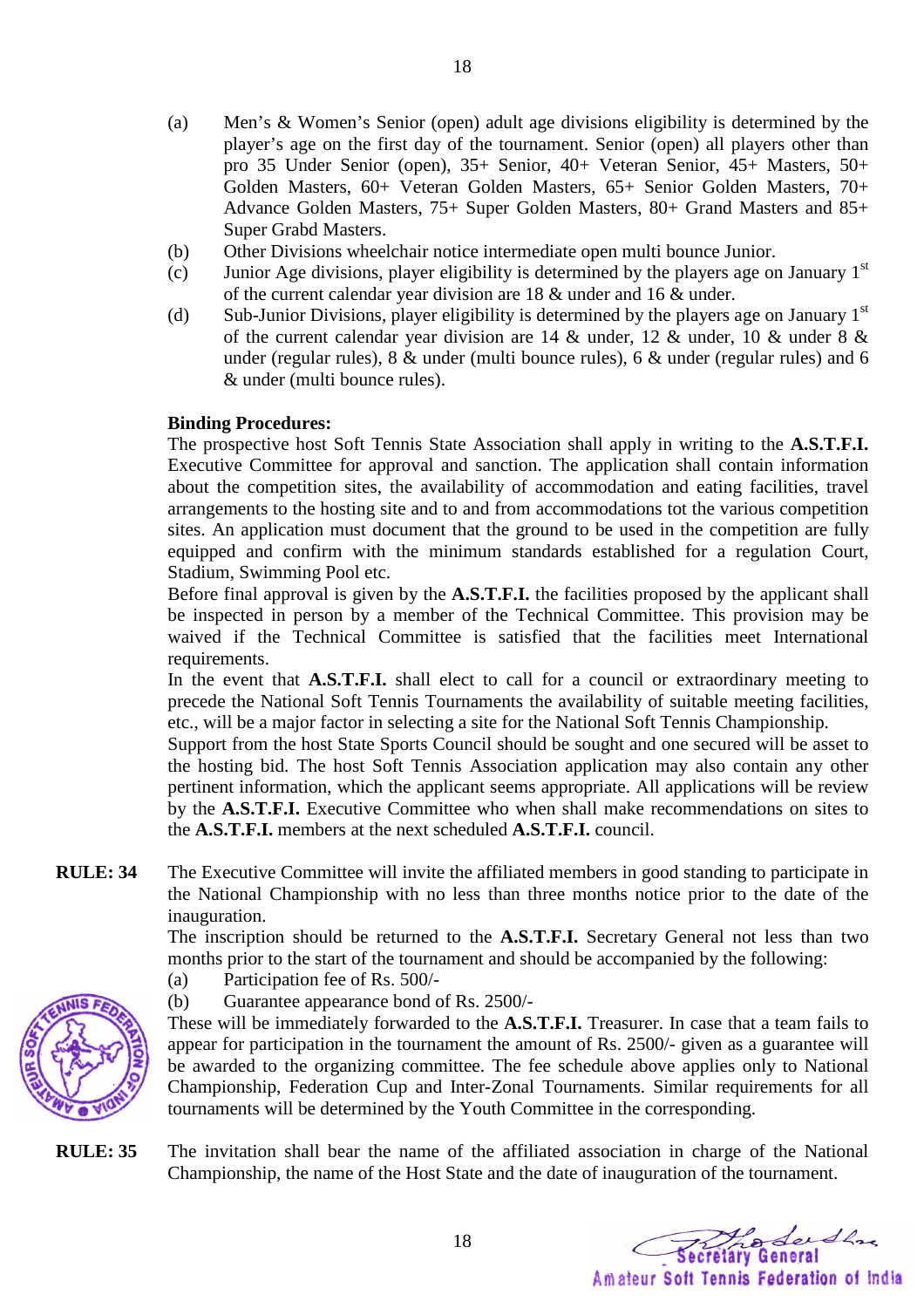- **RULE: 36** The Executive Committee, during the development of the National Championship will watch and supervise that the present Constitution, the regulations that govern those series and the Racquetball official rules are complied with and faithfully applied.
- **RULE: 37** The affiliated federation or association of the Host state working in co-operation with the **A.S.T.F.I.'s** Technical Committee are responsible for the tournaments and will be in charge of its organization, which will be done observing the pertinent regulation that promote the participation of the largest number of teams and the normal development of the event.
- **RULE: 38** The following are the duties and responsibilities of the association of the Host State of the National Championship/Federation Cup/Inter-Zonal Championship.
	- (a) To inform the Secretary General of the Executive Committee with atleast three months anticipation the inauguration date of the tournament so that such committee can make the necessary arrangements.
	- (b) In all **A.S.T.F.I.** authorized All India Tournaments it is mandatory that the defending champion be invited, to defend its title, by the Host State. The Host State will lose the privilege of holding such tournaments in case of failure to comply.
	- (c) Nominate the best Local Umpires who shall supervise the development of the game. The Umpires should be the most competent approved by the Technical/Umpires Committee.
	- (d) The State Association affiliated to **A.S.T.F.I.** must send atleast 15 days in advance of their arrival to their Host State, the complete list of official delegation, their exact address of all its members and the name of the beneficiary and the address of the same. The information should be sent to the organizing committee with copy to **A.S.T.F.I.'s** Executive Committee.
	- (e) To cover of cost of lodging, food and necessary timely local transportation of the assigned umpires and players for each participating teams from one day prior to the start of the tournament until one day after the tournament. To cover the cost of travel, lodging and food for the members of the Technical

Committee deputed for the inspection prior to the tournament and the same cost and timely local transportation is completed.

- (f) Supply the registration forms made in accordance to the official sample approved by the **A.S.T.F.I.** and which will be sent with the necessary anticipation to the participation state Associations.
- (g) Supply each participation delegation in the course of the following 12 hours after the game have been concluded with the scores and official compilation of the same and the National Championship/Federation Cup/Inter-Zonal Tournament, the general computation of the competition.
- (h) Supply trophies, medals, certificates etc., in accordance with accepted **A.S.T.F.I.'s** regulations that will granted as awards.



The regulations for this National Tournament should comprise all aspects referring to the registration of the players and their impregnation, protest of holding the game, schedule for the ties, rules of the game and financial liquidations.

In the registration form of each participating player it should show his full name and surname and his curriculum three years prior to the registration.

(a) The signature of a player should appear on the registration form.

19

(b) Each registration form should also be signed by the President or Secretary of the affiliated association to which the player belongs.

hodersha Amateur Soft Tennis Federation of India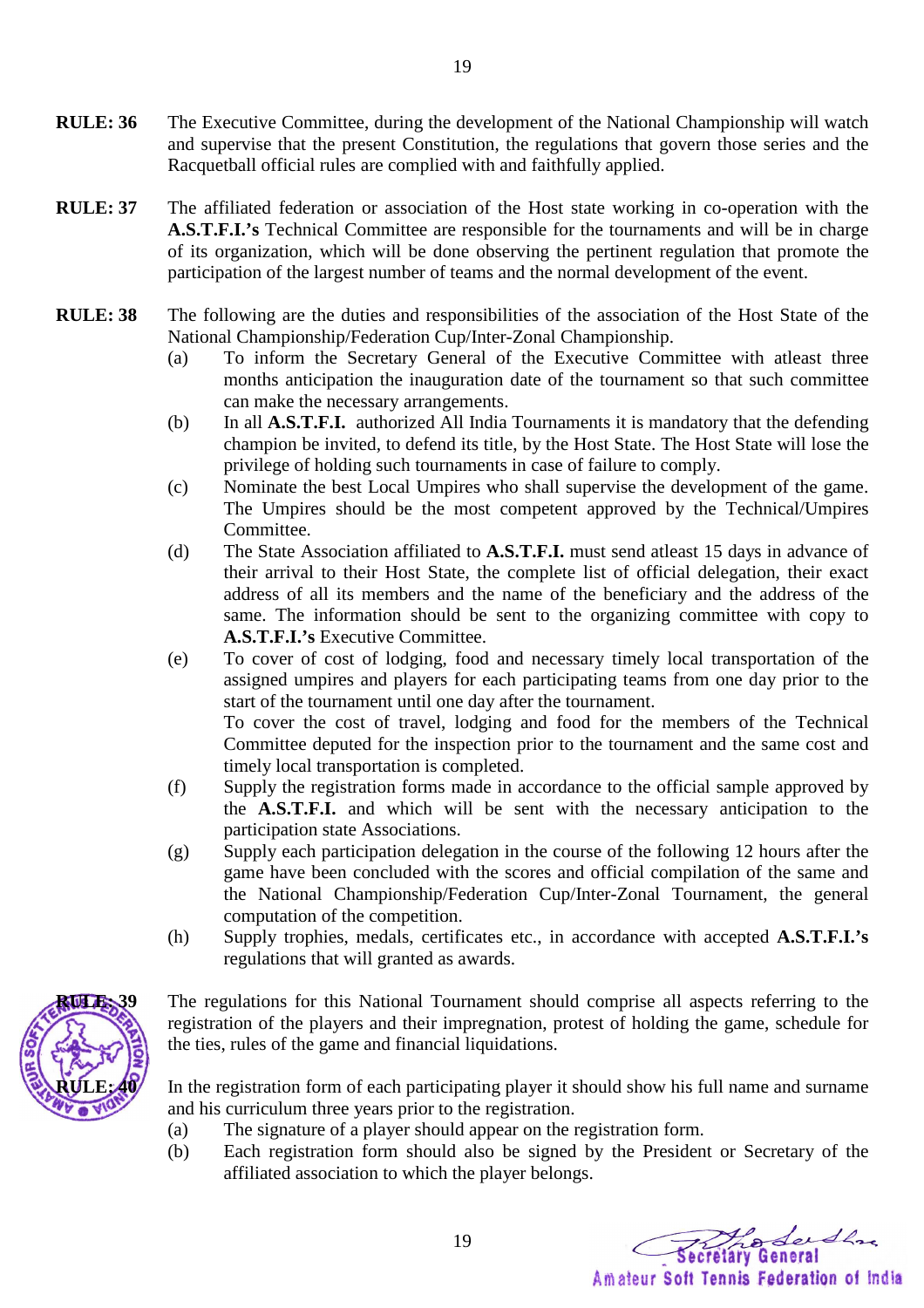**RULE: 41** When a participating affiliated association protests participation of any player, the same shall be referred to the Technical Committee for its resolution. In case of a protest of any kind during tournament under **A.S.T.F.I.** jurisdiction the protest should be made in writing to the Technical Committee accompanied by Rs. 500/-. Such protest should be made within two hours from the conclusion of the game.

### **CHAPTER: 6 GURANTEE:**

- **RULE: 42** The affiliated federation/ association which request to organize any tournament shall, at that time the site is granted, deposit the amount of Rs. 5000/- to the Executive Committee. A further Rs. 10,000/- must be deposited with the **A.S.T.F.I.** treasurer at least four months in advance of the tournament. This amount shall remain on deposit to guarantee compliance with the payment of the percentage as stipulated hereunder of this constitution.
- **RULE: 43** The affiliated association to which the site was granted and which does not conduct the tournament shall lose the amount given in guarantee unless the cause of its cancellation is beyond its control.
- **RULE: 44** All dispositions established in this chapter shall also be valid for the alternate Host State.

### **CHAPTER: 7 PERTAINING TO THE ASSETS:**

### **RULE: 45** The assets of the **A.S.T.F.I.** are formed by:

- (a) The payment of Rs. 2100/- as an affiliation fee.
- (b) Annual membership fee of Rs. 2000/-
- (c) A 5% of the gross income of all games that will be held in option of the National Championship shall be paid not later than fifteen days after the closing of the tournament. The liquidation of the last day of the tournament should be sent to the Treasurer of **A.S.T.F.I.** within a period of not more than fifteen days after the closing of the event together win an economic report endorsed by the Executive Committee of the State Association.
- (d) The payment of Rs. 300/- as entry fee paid to **A.S.T.F.I.** for all tournament for each team, senior, junior, men and Women.
- (e) The payment of Rs. 50/- as registration fee for each player men, women, senior and junior per tournament.

### **CHAPTER: 8 INTER MEMBER REGISTRATION AND TRANSFER OF PLAYERS:**

**RULE: 46** Inter member registration and transfer of players shall be governed by the eligibility rules and regulations prescribed from time to time by the Executive Committee. Such transfer from one member to another member shall not be deemed to be complete until the permission of the Federation si received in writing.

### **TER: 9 REFORMS TO THE CONSTITUTION:**

**RULE: 47** The actual Constitution can be reformed/amended by either of the two following methods.

20

- (a) An ordinary or extraordinary council with a favorable vote at least two-thirds of the members present in the council.
- (b) By written request addressed to the Executive Committee expressing motive and cause acted favorable upon by two-third vote of the Executive Committee, when

Productor